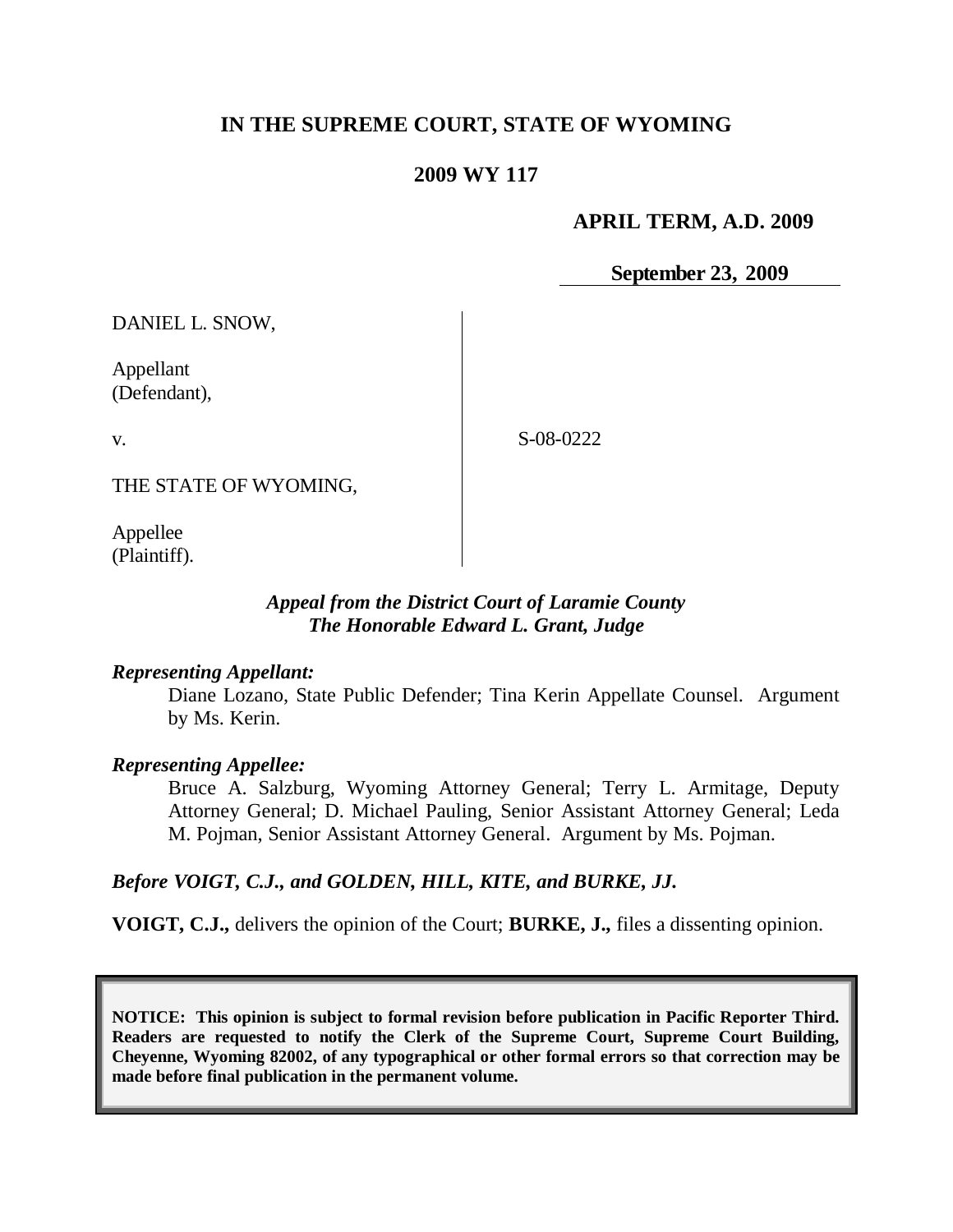## **VOIGT, Chief Justice.**

[¶1] This is an appeal from a felony stalking conviction. That conviction is just one part of the complicated factual and procedural posture of this case. Finding plain error in the district court's response to questions from the jury, we reverse and remand for further proceedings.

#### **ISSUES**

[¶2] 1. Did the district court commit plain error in failing to dismiss the stalking charge based upon the appellant's constitutional double jeopardy right?

2. Did the district court commit plain error in declining to instruct the jury on the appellant's proposed lesser-included offense instruction?

3. Did the district court commit plain error in responding to questions submitted by the jury?

4. Did the district court commit plain error by failing to allow the appellant to allocute before being sentenced?

5. Did the district court abuse its discretion or err as a matter of law in ordering the appellant to pay restitution?

# **FACTS**

[¶3] The word "tortured" might be an inadequate adjective to describe the factual and procedural history of this case. It all started soon after the appellant and the victim began dating in 2005. Their rather tumultuous and intermittent relationship led to an incident on May 26, 2006, during which the victim's vehicle and her date's vehicle were both "keyed," with the damages estimated at \$3,000.00 per vehicle. This damage was discovered soon after the appellant had accosted the couple and treated them to a torrent of insults, obscenities, and general verbal abuse.

[¶4] On June 6, 2006, the victim obtained a protection order against the appellant. One month later, the appellant was charged with two counts of felony property destruction based upon the "keying" incident. One of the conditions of bond in that case was that the appellant have no contact with the victim. As frequently happens in situations such as this one, the existence of the protection order and the bond conditions had little effect upon the conduct of the victim and the appellant, who continued their less-than-peaceful coexistence. Over the ensuing months, several incidents of emotional conflict, verbal combat, and physical confrontation took place, some of which incidents required law enforcement intervention.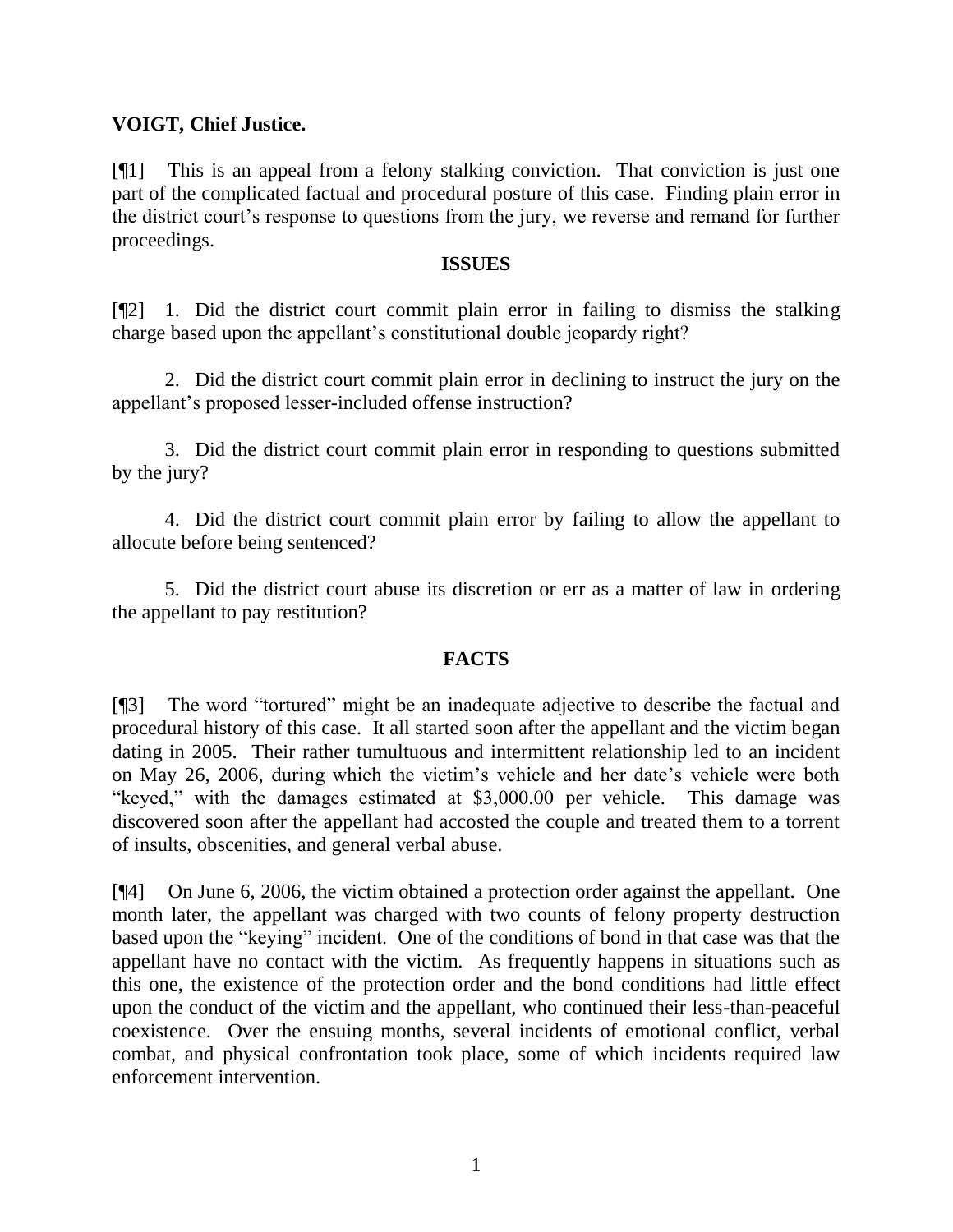[¶5] On November 24, 2006, the appellant was charged with one count of felony stalking, in violation of Wyo. Stat. Ann. § 6-2-506(e)(iii) (LexisNexis 2009).<sup>1</sup> The gravamen of the allegation is found in the fourth paragraph of the Information:

> 4. [On or between the 1st day of November, 2006 and the 24th day of November, 2006] [d]id unlawfully with intent to harass another person, engage in a course of conduct reasonably likely to harass that person and did so in violation of any condition of probation, parole or bail, to wit: did unlawfully with intent to harass [the victim], engage in a course of conduct reasonably likely to harass [the victim] and did so in violation of any condition of probation, parole, or bail, in violation of W.S. § 6-2-506(e)(iii), 2003 Lexis[Nexis], and against the peace and dignity of the State of Wyoming.

[¶6] On February 2, 2007, the stalking Information was amended to add as a second count violation of the protection order, in violation of Wyo. Stat. Ann. § 6-4-404  $(LexisNexis 2003).<sup>2</sup>$  This amendment took place in district court, rather than in circuit court. There is no probable cause affidavit attached to the Amended Information, there is in the record no motion to amend, there is no order allowing amendment, there is no indication of a hearing on the matter, there is no indication whether the appellant consented or objected to the amendment, and the Amended Information, itself, contains almost no facts to identify the crime alleged. The only hint is that the crime allegedly occurred on August 23, 2006. At arraignment, defense counsel waived reading of the charges and the appellant pled not guilty to both counts, so we must assume that, at the time, the appellant and his attorney knew what the alleged crime was. $3$ 

[¶7] The Amended Information was then amended on July 6, 2007, this time to change the dates of the allegation in the stalking count to encompass the period from October 26,

 <sup>1</sup> Stalking is a misdemeanor unless committed in any of a particular number of ways listed in Wyo. Stat. Ann. § 6-2-506(e), which includes "in violation of any condition of . . . bail[.]" The words "bail" and "bond" have somewhat different meanings, but are often used interchangeably when referring to the conditions of a criminal defendant's release from custody. *See Black's Law Dictionary* 160, 200 (9th ed. 2009). In the instant case, the elements instruction for stalking, given at both trials used the words "bail  $(bond)$ ."

<sup>&</sup>lt;sup>2</sup> Wyo. Stat. Ann. § 6-4-404 (LexisNexis 2003) reads in pertinent part as follows:

<sup>(</sup>a) Any person who willfully violates a protection order or valid foreign protection order as defined in W.S. 35-21-109(a), is guilty of a misdemeanor punishable by imprisonment for not more than six (6) months, a fine of not more than seven hundred fifty dollars (\$750.00); or both.

 $3$  W.R.Cr.P. 3(e) sets forth the requirements for the amendment of an information. If those requirements were met in this case, such is not reflected in the record.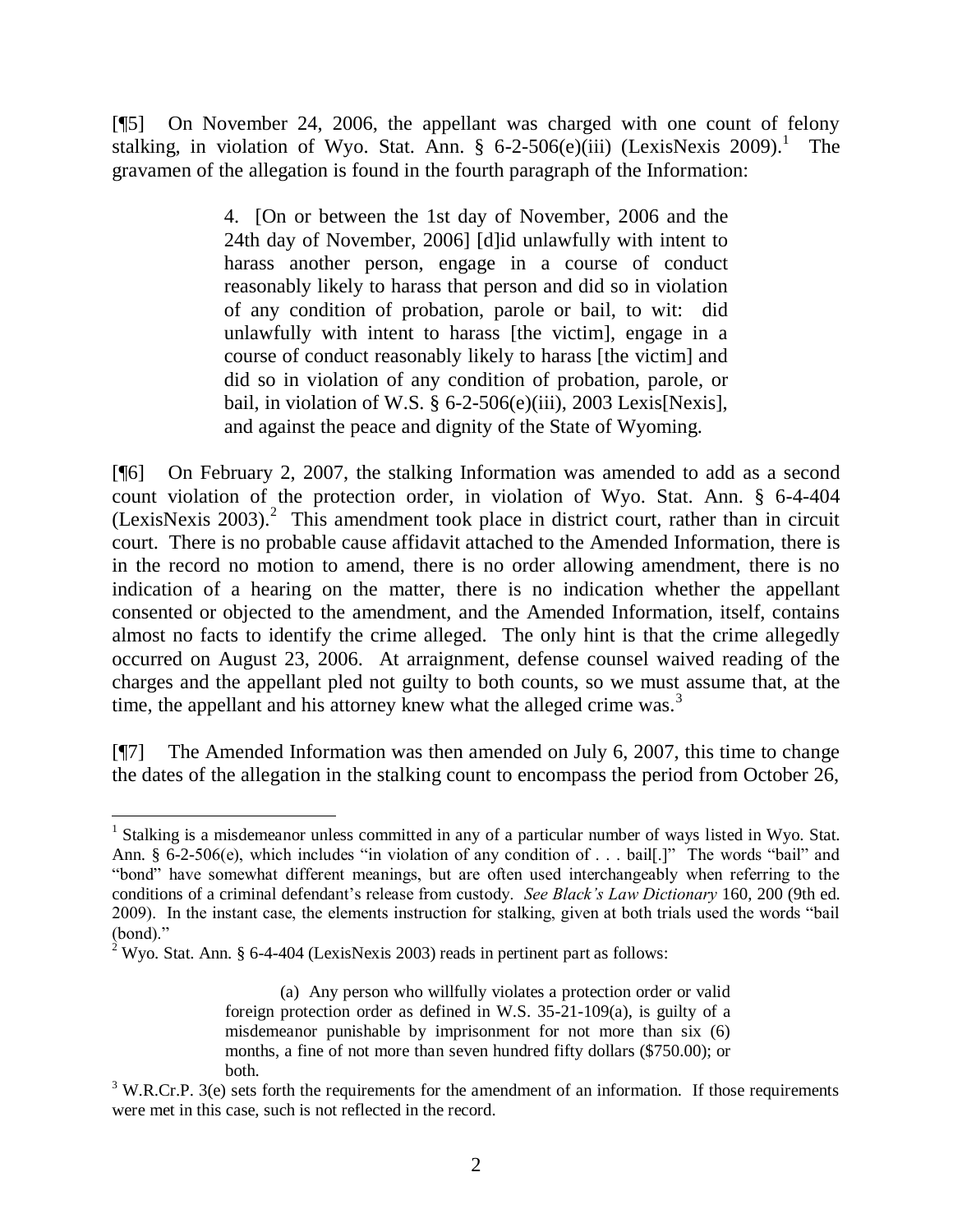2006 through November 24, 2006. As with the first amendment, there is no motion to amend, no order allowing amendment, no probable cause affidavit, no indication of a hearing, and no indication of the appellant's consent, even though this amendment took place after the appellant was bound over to district court and after he was arraigned.

[¶8] The stalking charge and the protection order violation charge, but not the separately alleged property destruction charges, were presented to a jury on July 9-10, 2007. The appellant was found guilty of violating the protection order, based upon the victim's testimony that, on August 23, 2006, the appellant had grabbed the steering wheel of her truck and had attempted to put his foot on the gas pedal while the victim was driving, all in the midst of a heated argument during which her thumb and the truck's carpeting were burned by his cigarette, "[h]e sent pop flying everywhere," and he took and destroyed her cell phone.<sup>4</sup> The jury was unable to reach a verdict on the stalking charge, and a mistrial was declared as to that count. On some date not reflected in the record, the appellant was sentenced to 90 days in jail for the protection order violation, and he served that sentence.

[¶9] On October 9, 2007, the State filed a motion to join the retrial of the stalking charge with the trial on the two counts of felony property destruction that had been separately filed back on July 17, 2006. We will quote the reasoning set forth in the State's motion because it is relevant to some of the issues presented in this appeal:

> The charge of stalking requires the State to show an ongoing course of conduct by the Defendant intended to harass another person. In the cases at bar the Defendant allegedly vandalized the victim's vehicle as well as the vehicle of her friend in May of 2006, which resulted in two counts of felony property destruction being filed against the Defendant. During the following months the Defendant continued with this course of conduct by violating an order of protection, an offense for which he was convicted at trial, followed the victim, text messaged members of her family, and came into her house through the doggy-door at approximately 2:00 a.m. As a result the charge of stalking was filed against the Defendant.

[¶10] Although there is no order in the record, we presume the motion for joinder was granted because the cases proceeded jointly thereafter. On December 4, 2007, the State filed yet another amended information, this time alleging that the appellant had committed the crime of stalking between the dates of May 27, 2006 through November

<sup>&</sup>lt;sup>4</sup> While the victim presented this testimony at trial, the prosecutor emphasized in closing argument that the appellant violated the protection order by having contact with the victim.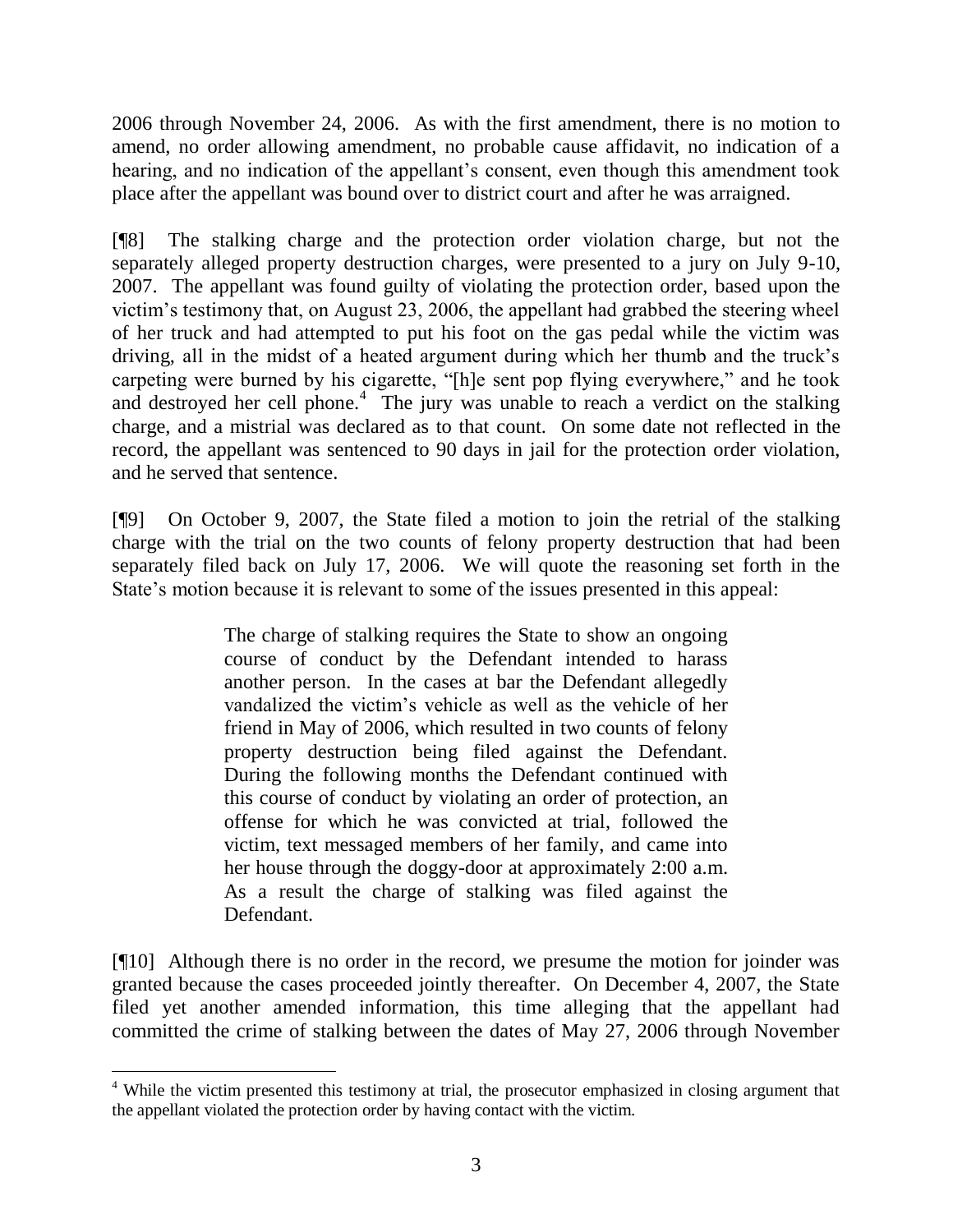24, 2006. On December 7, 2007, a "4th Amended Information" changed the alleged dates to July 14, 2006 through November 24, 2006.<sup>5</sup> These dates—July 14 through November 24—were the dates set forth in the elements instruction when the case went to jury trial on December 10-12, 2007.

[¶11] In its case-in-chief during the second trial, the State presented evidence generally of a course of conduct over many months where the appellant threatened, verbally abused, accosted, followed, surveilled, and intimidated the victim. Most such events were not identified by date, time, or place. Specific identified incidents included the following: (1) the May 26, 2006 property damage incident; (2) an August 13, 2006 harassing telephone call; (3) the August 23, 2006 driving incident for which the appellant had been convicted of violating the protection order; (4) a November 12, 2006 harassing telephone call; and (5) the November 24, 2006 incident where the appellant broke into the victim's house through the doggy door.

[¶12] The jury returned its verdict on December 12, 2007, finding the appellant guilty of stalking, but not guilty of the two property destruction charges. A presentence investigation was ordered, and on April 18, 2008, the appellant was sentenced to imprisonment for a period of six to ten years, with credit for time served. This appeal followed.

## **DISCUSSION**

## *Did the district court commit plain error in failing to dismiss the stalking charge based upon the appellant's constitutional double jeopardy right?*

[¶13] There was no double jeopardy motion or objection below. We do not generally consider issues not raised below. *Belden v. State*, 2003 WY 89, ¶ 55, 73 P.3d 1041, 1090 (Wyo. 2003). We have previously held, however, that the issue of double jeopardy is jurisdictional because it involves the power of the State to bring the appellant into court, and it may, therefore, be raised at any time. *Taylor v. State*, 2003 WY 97, ¶ 11, 74 P.3d 1236, 1239 (Wyo. 2003); *Kitzke v. State*, 2002 WY 147, ¶ 8, 55 P.3d 696, 699 (Wyo. 2002). In these circumstances, we apply the plain error standard of review. *Lafond v. State*, 2004 WY 51, ¶ 56, 89 P.3d 324, 340-41 (Wyo. 2004). "Even when constitutional error is alleged, each criterion must be satisfied or a claim for review under the plainerror doctrine will fail." *Miller v. State*, 904 P.2d 344, 348 (Wyo. 1995). To establish plain error, the appellant must prove (1) the record clearly reflects the alleged error; (2) the existence of a clear and unequivocal rule of law; (3) a clear and obvious transgression

 $5$  We are totally perplexed by these seemingly unchallenged amendments to the information. Without a peep from the appellant, the stalking allegation went from covering a 24-day period, to covering a 29-day period, to covering a 181-day period, to covering a 123-day period. The procedures and protections of W.R.Cr.P. 3(e) demand more observance than that, especially where a course of conduct forms the basis of the criminal allegations.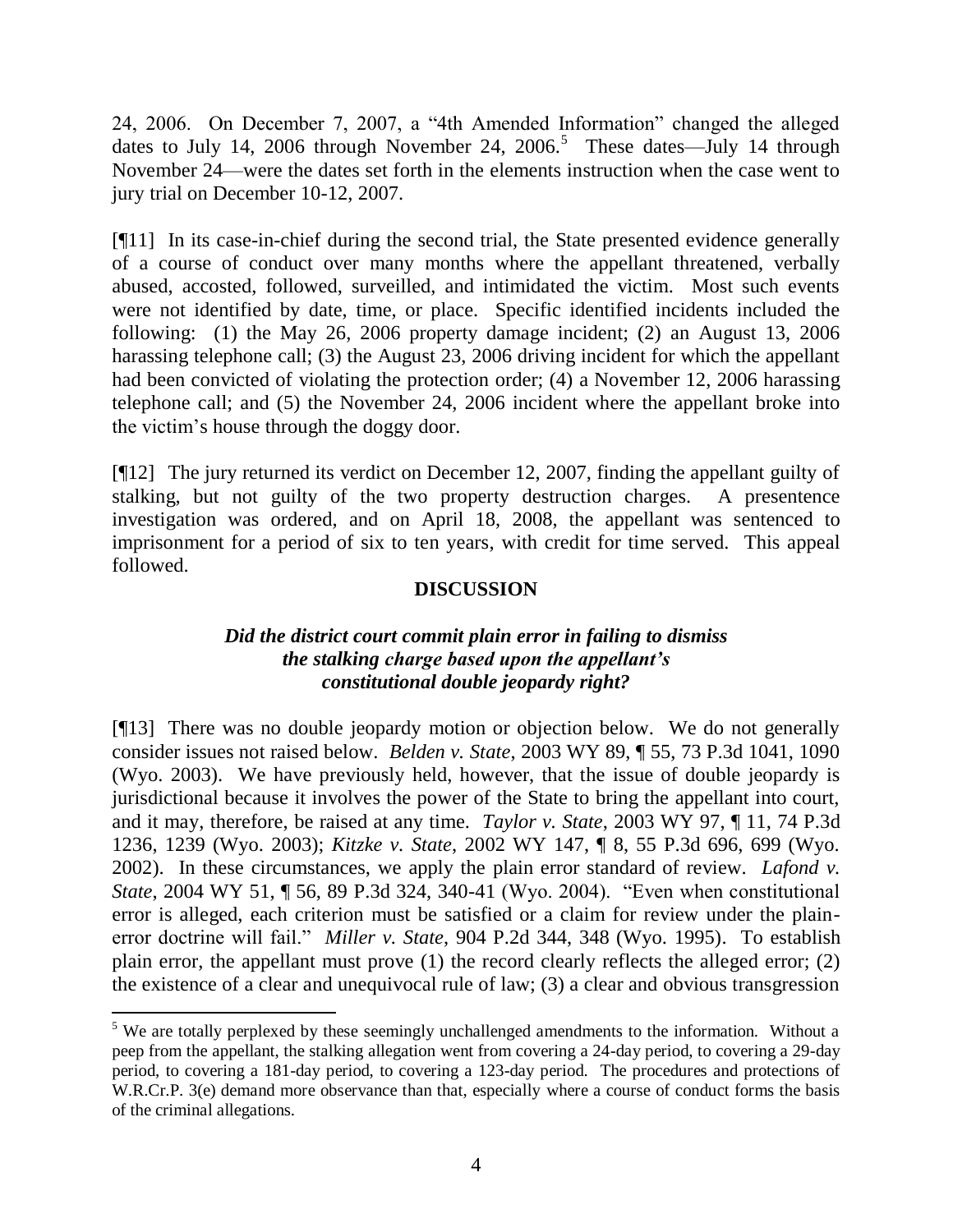of that rule of law; and (4) the error adversely affected a substantial right resulting in material prejudice to him. *Sanchez v. State*, 2006 WY 12, ¶ 19, 126 P.3d 897, 904 (Wyo.  $2006$ .<sup>6</sup>

[¶14] The appellant contends that his right to protection against double jeopardy was violated when he was convicted and punished for the August 23, 2006 protection order violation, and then was convicted and punished for stalking based on a course of conduct that included the same incident. For plain error purposes, the record leaves little doubt that the factual part of this analysis is correct. As set forth above, the State clearly relied upon the August 23, 2006 incident as evidence to support the stalking charge. *See supra* ¶¶ 6-12.

[¶15] The appellant's legal arguments are not, however, as simply stated as the above synopsis. First, quoting *Daniel v. State*, 2008 WY 87, ¶ 8, 189 P.3d 859, 862 (Wyo. 2008), he contends that the double jeopardy clause prohibits the prosecution of a person for a greater offense after he has been convicted of a lesser-included offense. *See Ohio v. Johnson*, 467 U.S. 493, 501, 104 S.Ct. 2536, 2542, 81 L.Ed.2d 425 (1984); and *Brown v. Ohio*, 432 U.S. 161, 97 S.Ct. 2221, 53 L.Ed.2d 187 (1977). Next, relying upon *Edge v. Commonwealth*, 883 N.E.2d 928, 930-32 (Mass. 2008), he argues that violation of a protection order is a lesser-included offense of felony stalking. Finally, while nominally paying homage to the statutory elements test found in *Blockburger v. United States*, 284 U.S. 299, 304, 52 S.Ct. 180, 182, 76 L.Ed.2d 306 (1932), he asks this Court to go beyond that test in analyzing both the lesser-included offense issue and the double jeopardy issue, and to consider the underlying facts and evidence used to prove the separate offenses. In this regard, he cites *Bilderback v. State*, 13 P.3d 249, 254-55 (Wyo. 2000), where this Court held that the separate crimes of attempted second-degree murder and using a firearm to commit a felony merged for sentencing purposes where the appellant "did not commit any other act which could have constituted attempted second-degree murder

 <sup>6</sup> We must confess that our jurisprudence is not entirely consistent in considering the question of whether a double jeopardy allegation is non-jurisdictional, and therefore can be waived, or is jurisdictional, and therefore cannot be waived. *Compare Taylor*, 2003 WY 97, ¶ 11, 74 P.3d at 1239; *Kitzke*, 2002 WY 147, ¶¶ 8-9, 55 P.3d at 699; and *Davila v. State*, 831 P.2d 204, 205-06 (Wyo. 1992), with *Taylor v. State*, 612 P.2d 851, 861 (Wyo. 1980) and *Hutchins v. State*, 483 P.2d 519, 521 (Wyo. 1971). The question has only been raised tangentially in this case by the statement of differing standards of review by the parties. Because the double jeopardy protections "involve the state's power to bring the defendant into court," we will in this case treat double jeopardy as jurisdictional, and will address it even though there was no objection below. *See Kitzke*, 2002 WY 147, ¶ 8, 55 P.3d at 699; *see also Martin v. Commonwealth*, 170 S.W.3d 374, 377 (Ky. 2005); *United States v. Broce*, 488 U.S. 563, 568-76, 109 S.Ct. 757, 762-66, 102 L.Ed.2d 927 (1989); *Menna v. New York*, 423 U.S. 61, 62, 96 S.Ct. 241, 242, 46 L.Ed.2d 195 (1975); *Blackledge v. Perry*, 417 U.S. 21, 30-31, 94 S.Ct. 2098, 2103-04, 40 L.Ed.2d 628 (1974). The issue deserves further study. In that regard, it would be helpful to address the issue as one of forfeiture, rather than one of waiver, where it arises out of a failure to object below, rather than out of the entry of a guilty plea. *See United States v. Olano*, 507 U.S. 725, 730-38, 113 S.Ct. 1770, 1775-80, 123 L.Ed.2d 508 (1993).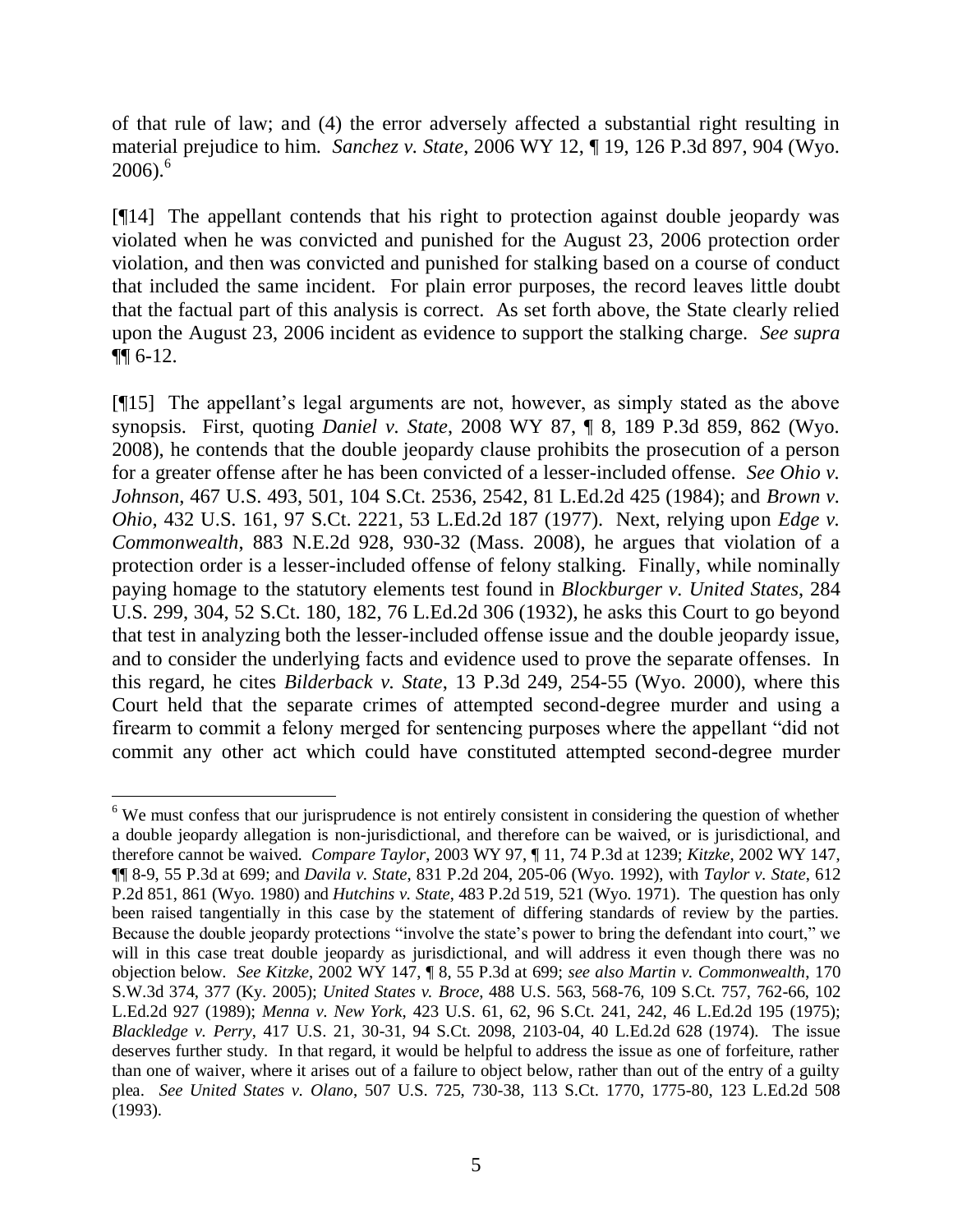other than using the firearm." Finally, he argues that only one prosecution is permissible for a continuing offense, and that acquittal or conviction for an offense that consists of a series of acts extending over a period of time bars prosecution for other acts during that period of time. *See In re Snow*, 120 U.S. 274, 285, 7 S.Ct. 556, 561, 30 L.Ed. 658 (1887); and *Commonwealth v. Robinson*, 126 Mass. 259, 261-62 (1878).

[¶16] The State begins its analysis of this issue by noting our holding in *Meyers v. State*, 2005 WY 163, ¶ 8, 124 P.3d 710, 714 (Wyo. 2005), that the double jeopardy protections of the U.S. Constitution and the Wyoming Constitution "have the same meaning and are coextensive in application.‖ Next, the State agrees with the appellant that *Daniel v. State*, 2008 WY 87, ¶ 8, 189 P.3d 859, 862 (Wyo. 2008), holds that the double jeopardy clause prohibits the prosecution of a defendant for a greater offense after that defendant has been convicted of a lesser-included offense. Applying the statutory elements test of *Blockburger v. United States*, 284 U.S. 299, 304, 52 S.Ct. 180, 182, 76 L.Ed.2d 306 (1932), however, the State concludes that the crime of violating a protection order is clearly not a lesser-included offense of the crime of felony stalking. Finally, the State contends that the double jeopardy doctrine is not violated in this case because the two charges were originally tried together, and the retrial of the stalking charge was only necessitated by the jury deadlock on that issue. *See Meyers*, 2005 WY 163, ¶ 10, 124 P.3d at 714.

[¶17] We note first that the State is correct in its assertion that the December 2007 felony stalking retrial was not a "subsequent proceeding," but was a continuation of the earlier proceeding. As just recently restated by the United States Supreme Court, "the failure of the jury to reach a verdict . . . is not an event which terminates jeopardy." *Yeager v. United States*, \_\_\_ U.S. \_\_\_, \_\_\_, 129 S.Ct. 2360, 2369, 174 L.Ed.2d 78 (2009) (quoting *Richardson v. United States*, 468 U.S. 317, 325, 104 S.Ct. 3081, 3086, 82 L.Ed.2d 242 (1984)). The second trial does not put the defendant in jeopardy twice; instead, it simply follows the declaration of a mistrial and continuation of the initial jeopardy. *Yeager*, \_\_\_ U.S. at \_\_\_, 129 S.Ct. at 2366; *see also Meyers*, 2005 WY 163, ¶ 10, 124 P.3d at 714 (retrial after hung jury does not violate double jeopardy). What that leaves us with is the question of whether there is any reason the appellant could not initially have been charged with both violation of the protection order and felony stalking, and the question of whether, once the appellant was convicted of both, the crimes merged for purposes of sentencing. If double jeopardy was violated in this case, it had to have been in the sense of multiple punishments, rather than in the sense of subsequent prosecutions.

[¶18] The State is also correct that the crime of violation of a protection order as defined by Wyo. Stat. Ann. § 6-4-404 is not a lesser-included offense of the crime of stalking as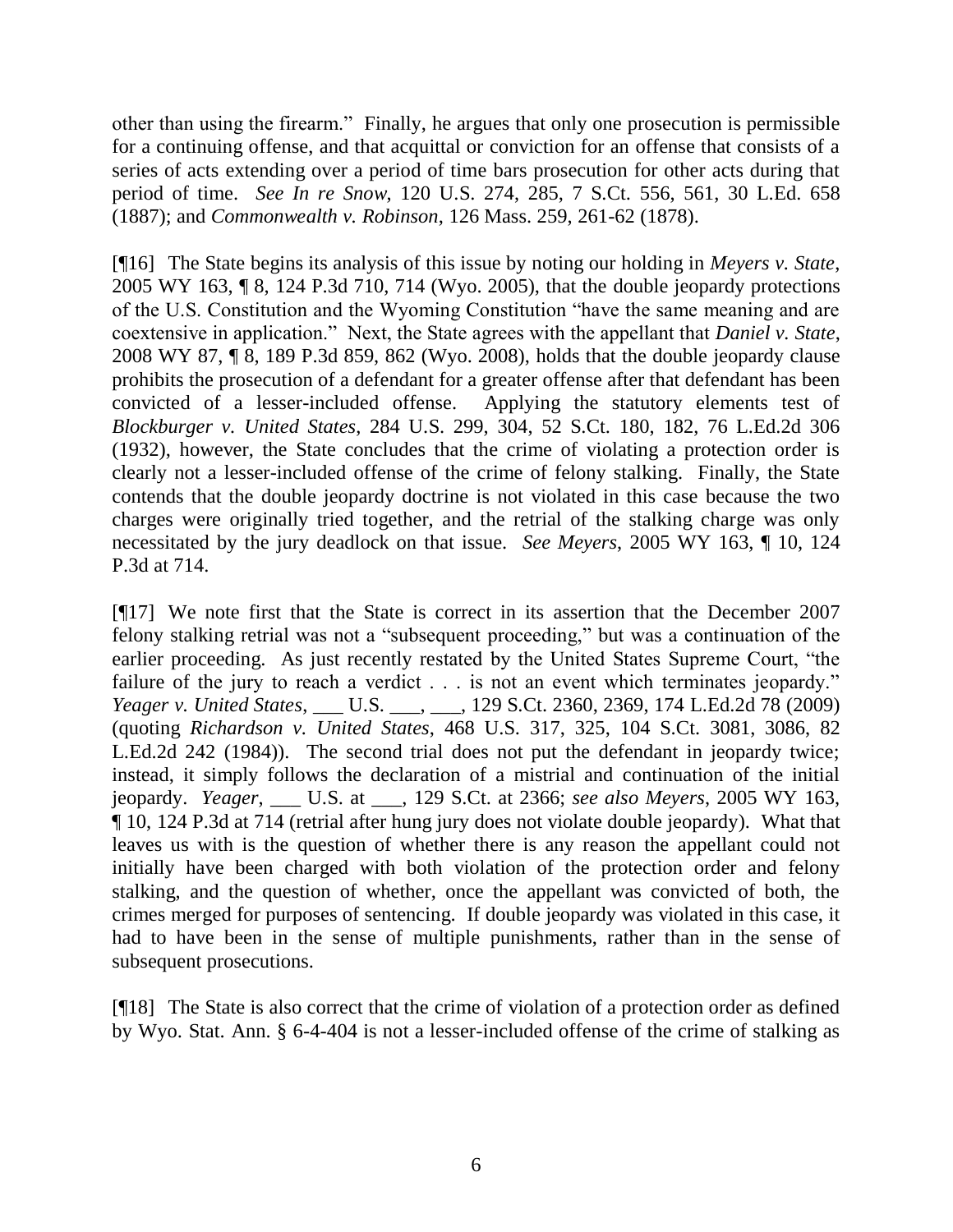defined by Wyo. Stat. Ann.  $\S 6$ -2-506(b).<sup>7</sup> The elements of the former simply are not a subset of the elements of the latter. *See Javorina v. State*, 2008 WY 35, ¶ 5, 180 P.3d 205, 207 (Wyo. 2008); and *Heywood v. State*, 2007 WY 149, ¶ 10, 170 P.3d 1227, 1230 (Wyo. 2007). The state was entitled to charge both crimes and to have both presented to a jury. *Meyers*, 2005 WY 163,  $\P$  10, 124 P.3d at 714. Furthermore, "the fact that a continuing course of conduct engendered several charges creates no impediment to multiple convictions and sentences." *Rouse v. State*, 966 P.2d 967, 970 (Wyo. 1998). Stalking is a course-of-conduct crime based on harassment, the definition of which includes several criminal acts, such as vandalism and battery. Surely, the legislature did not intend for a stalker to be immune from punishment for his or her criminal course of conduct on the ground that he or she has been or was also being punished for an underlying criminal act that is not, under the statutory elements test, a lesser-included offense.

> If we were to accept Daker's argument, then it would be impossible for the State to prosecute repeat offenders of the stalking statute as, having once used the evidence to demonstrate a course of conduct, the State would be forever barred from using that evidence again in establishing a subsequent stalking violation. As stalking is, by its very nature, a cumulative crime, Daker's interpretation of double jeopardy would eviscerate the purpose of the stalking statute, leaving would-be stalkers free to begin stalking their victim with a clean slate following a stalking conviction. We cannot believe the legislature intended such result.

<sup>7</sup> Wyo. Stat. Ann. § 6-4-404 is set forth at fn. 2, *supra at* 2. Wyo. Stat. Ann. § 6-2-506(b) provides as follows:

<sup>(</sup>b) Unless otherwise provided by law, a person commits the crime of stalking if, with intent to harass another person, the person engages in a course of conduct reasonably likely to harass that person, including but not limited to any combination of the following:

<sup>(</sup>i) Communicating, anonymously or otherwise, or causing a communication with another person by verbal, electronic, mechanical, telegraphic, telephonic or written means in a manner that harasses;

<sup>(</sup>ii) Following a person, other than within the residence of the defendant;

<sup>(</sup>iii) Placing a person under surveillance by remaining present outside his or her school, place of employment, vehicle, other place occupied by the person, or residence other than the residence of the defendant; or

<sup>(</sup>iv) Otherwise engaging in a course of conduct that harasses another person.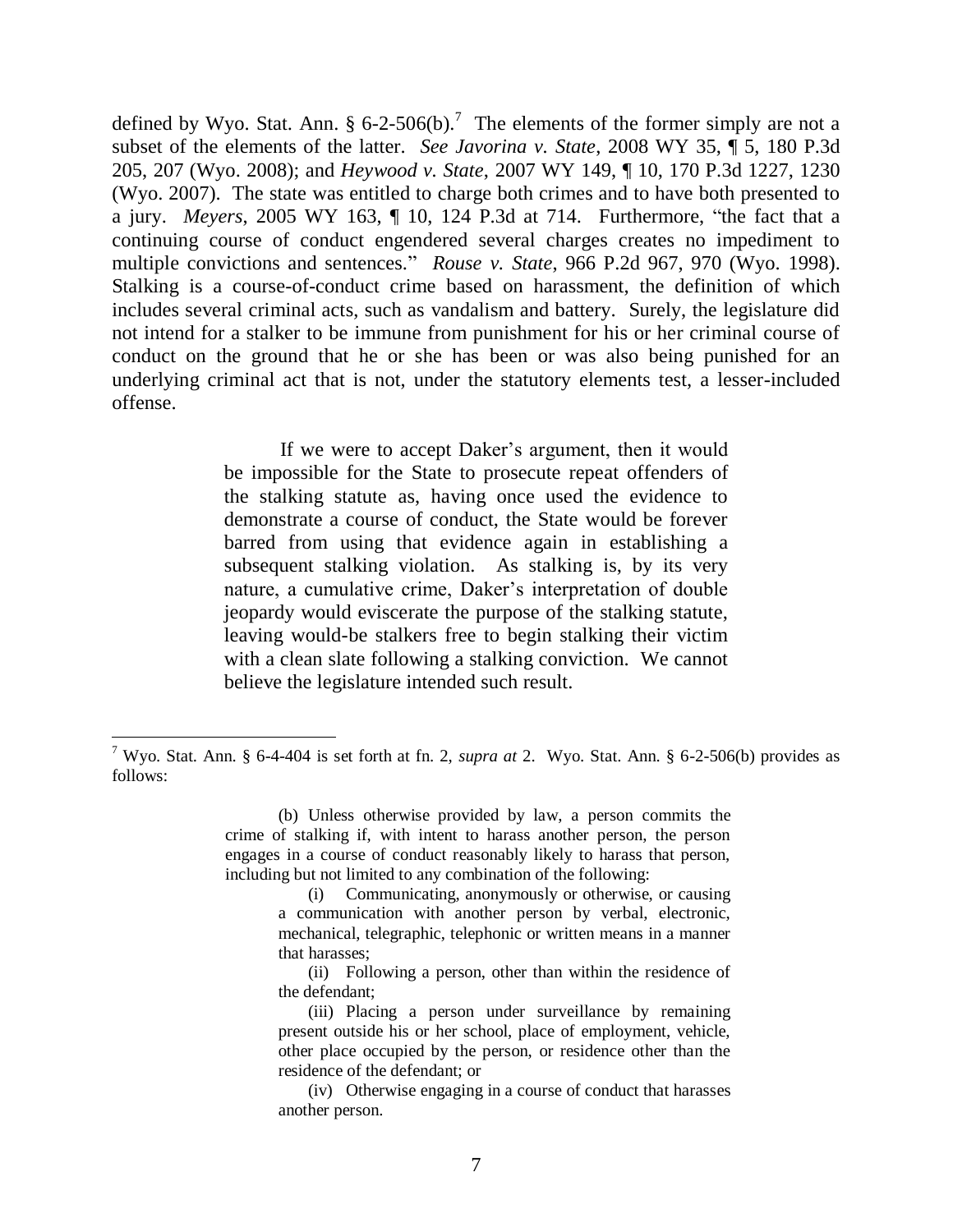*Daker v. State*, 548 S.E.2d 354, 356-57 (Ga. Ct. App. 2001). It would seem that this rationale would apply whether the conviction for the first incident of stalking-type conduct was for stalking, itself, or was for another crime, such as assault or violation of a protection order.

[¶19] We conclude that the fact that the appellant was punished for violating a protection order did not prohibit his also being punished for felony stalking, despite the fact that the conduct upon which the protection order violation was based became part of the conduct upon which the felony stalking conviction was based. The thesis underlying *Bilderback* and similar cases does not prohibit multiple punishments where the first offense being punished is only one of a series of acts that constitute the second offense.<sup>8</sup>

## *Did the district court commit plain error in declining to instruct the jury on the appellant's proposed lesser-included offense instruction?*

[¶20] Near the end of the second trial, the district court asked counsel if either of them objected to the proposed jury instructions. Both replied in the negative. Defense counsel then asked the court to instruct the jury that criminal entry is a lesser-included offense of stalking, based on the doggy door incident. 9 The State objected, relying on *Blockburger*. The district court agreed with the State, commenting that "[i]t's simply an offense that may have been committed in the course of this course of conduct. That's separate and uncharged, so  $\dots$ ."

[¶21] The record contains no copy of a written instruction, and no indication that a written instruction was offered. Furthermore, defense counsel did not object when the district court declined to give the instruction. Thus, the issue has not been preserved for

<sup>&</sup>lt;sup>8</sup> Indirectly raised, but not fully developed in this appeal, is the question of whether cases such as *Bilderback*; *Owen v. State*, 902 P.2d 190 (Wyo. 1995); and *Rivera v. State*, 840 P.2d 933 (Wyo. 1992), are consistent with cases such as *Rouse*; *State v. Keffer*, 860 P.2d 1118 (Wyo. 1993); and *Duffy v. State*, 789 P.2d 821 (Wyo. 1990), and in particular, with *United States v. Dixon*, 509 U.S. 688, 113 S.Ct. 2849, 125 L.Ed.2d 556 (1993). The question is whether sentencing merger should be limited to instances where the crimes are greater and lesser-included offenses. *See Commonwealth v. Shank*, 883 A.2d 658, 670 (Pa. Super. Ct. 2005) and *Commonwealth v. Gatling*, 807 A.2d 890, 899 (Pa. 2002); *but compare State v. Steele*, 577 P.2d 524, 528 (Or. Ct. App. 1978). *See also* Bruce A. Antkowiak, *Picking Up the Pieces of the Gordian Knot: Towards a Sensible Merger Methodology*, 41 New Eng. L. Rev. 259 (2007); Anne Bowen Poulin, *Double Jeopardy and Multiple Punishment: Cutting the Gordian Knot*, 77 U. Colo. L. Rev. 595 (2006); and Kathryn A. Pamenter, *United States v. Dixon: The Supreme Court Returns to the Traditional Standard for Double Jeopardy Clause Analysis*, 69 Notre Dame L. Rev. 575 (1994). <sup>9</sup> Wyo. Stat. Ann. § 6-3-302(a) (LexisNexis 2009) provides as follows:

<sup>(</sup>a) A person is guilty of criminal entry if, without authority, he knowingly enters a building, occupied structure, vehicle or cargo portion of a truck or trailer, or a separately secured or occupied portion of those enclosures.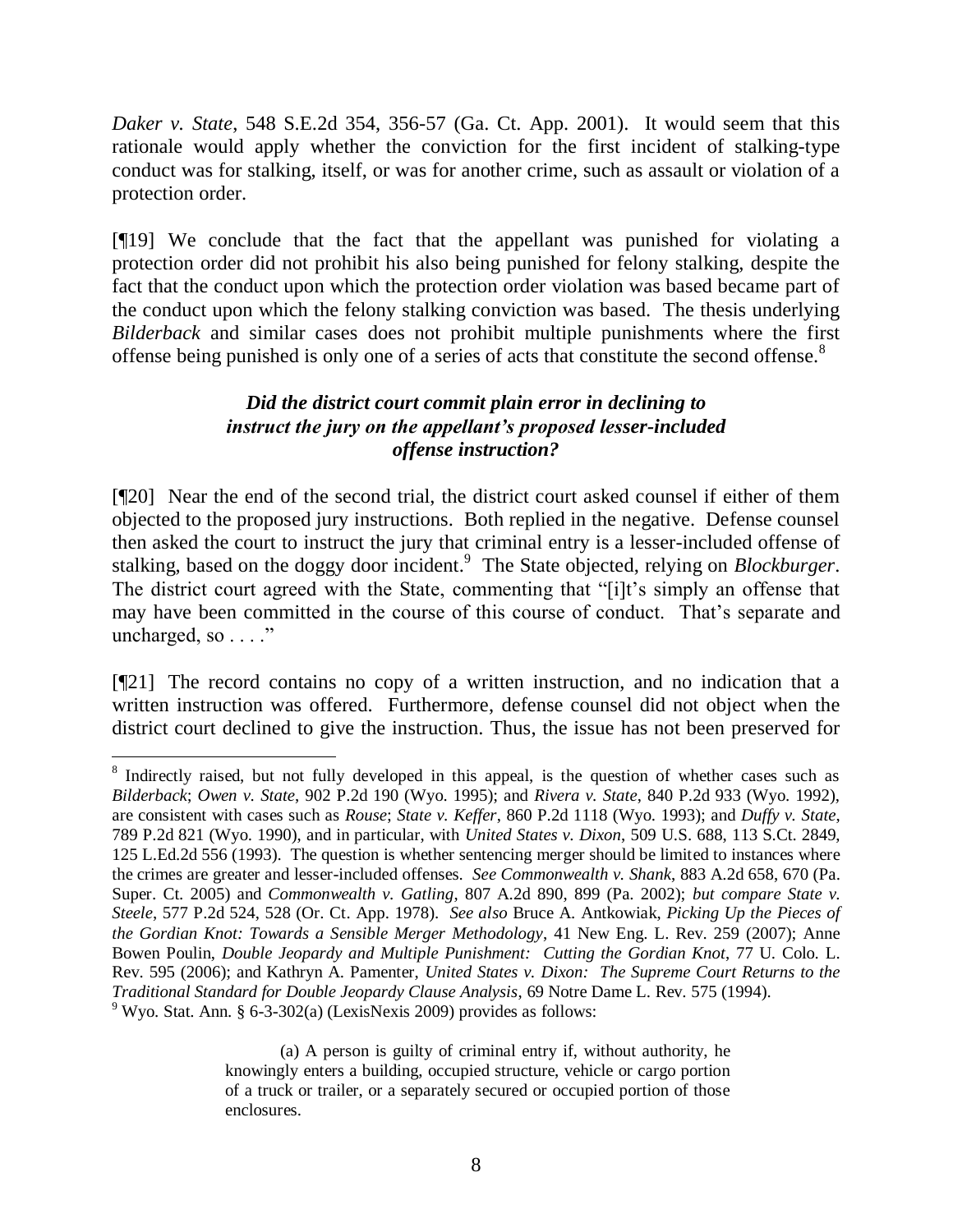appeal except insofar as plain error can be shown. *Landsiedel v. Buffalo Props., LLC*, 2005 WY 61, ¶ 12, 112 P.3d 610, 614 (Wyo. 2005); *Muniz v. State*, 783 P.2d 141, 142 (Wyo. 1989); *Sybert v. State*, 724 P.2d 463, 466 (Wyo. 1986).<sup>10</sup> The test for plain error was set out earlier herein and will not be repeated. *See supra* ¶ 13. Suffice it to say that the district court did not violate any rule of law in declining to give a lesser-included offense instruction. The elements of the crime of criminal entry simply are not a subset of the elements of felony stalking. We continue to follow the statutory elements test of *Blockburger*, and so long as we do so, we need not dive into the rougher waters where conduct and evidence become issues in evaluating what is, and what is not, a lesserincluded offense.

## *Did the district court commit plain error in responding to questions submitted by the jury?*

[¶22] During deliberations, the jury sent a note to the judge asking the following questions:

Question:

Whether or not you can tell us  $-$  does the stalking charge stem from the violations of the protection orders or from actions of following her, etc.

When was Daniel Snow actually cited for the stalking charge?

[¶23] With the agreement of counsel, the court responded to the questions as follows:

# INSTRUCTION NO. \_\_\_

The charge of stalking, as the instructions indicate, alleges a "course of conduct" over the time stated, July 14 to November 24, 2006. The following: violation of protection order, telephone calls and other incidents—the state alleges, all together amount to the "course of conduct" that

<sup>10</sup> Both sides cite *Thomas v. State*, 2003 WY 53, ¶¶ 10-15, 67 P.3d 1199, 1202-03 (Wyo. 2003), for the proposition that the *de novo* standard of review applies where a party has offered an instruction that has been denied, whether or not that party objects to the denial. It is true that in *Thomas* we concluded that three separate discussions between the court and counsel was sufficient to preserve the issue. *Id*. At the same time, we noted the preference for presentation of proposed instructions in writing and the preference for objecting to the denial of an offered instruction. *Id*. In the instant case, there is little distinction between *de novo* review and plain error review because the lesser-included offense question presented here is a purely legal one.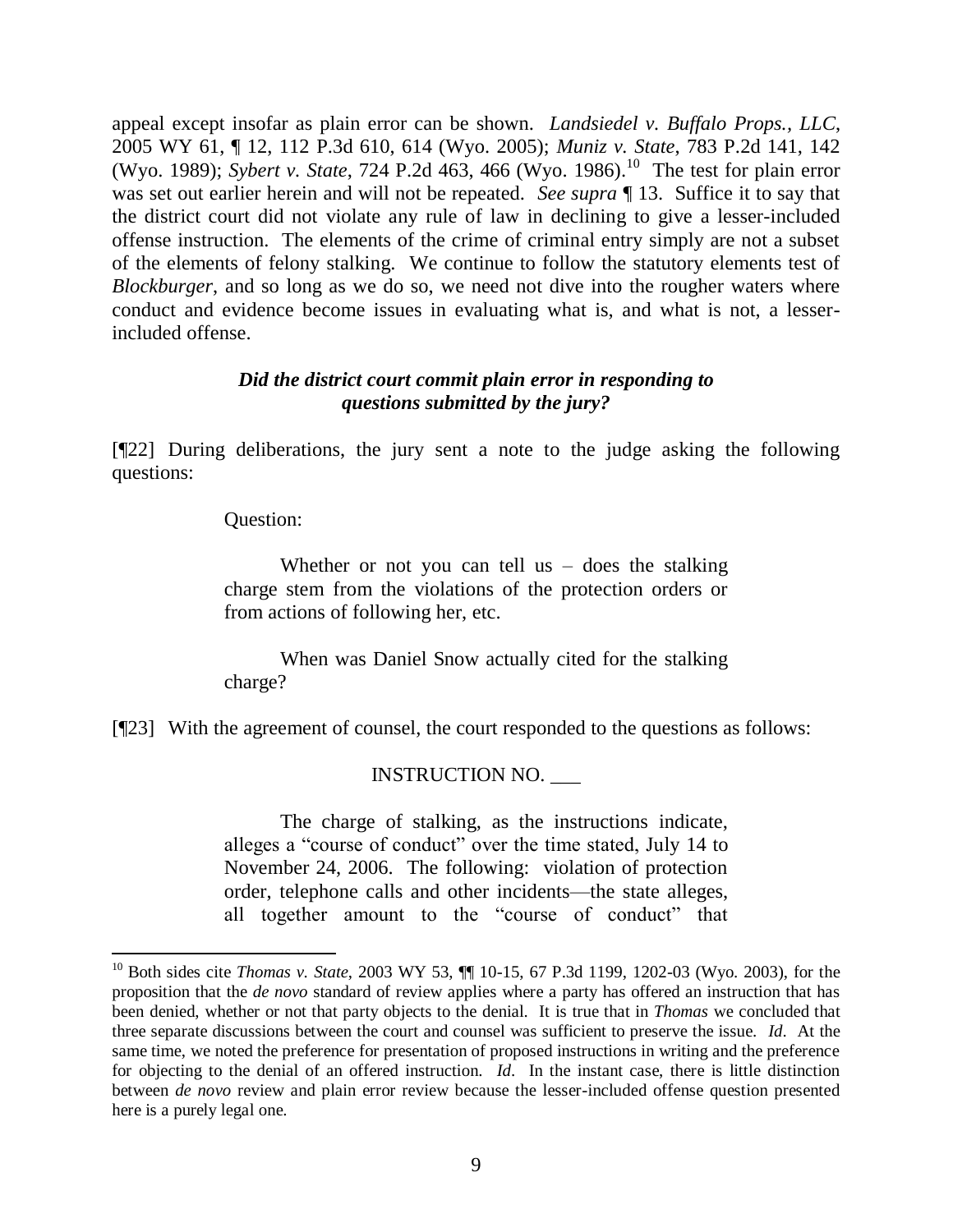constitutes, if you believe they did occur, the offense charge of stalking. Keep in mind that the violation of the protective order is not a charge in this case and you should consider it only to the extent, if any, that you decide that the conduct which may have violated the protective order together with all of the other incidents combine to constitute the required course of conduct. Remember that the state carries the burden to prove beyond a reasonable doubt that these incidents did occur and that they do amount to the required course of conduct to constitute stalking under the definitions given in the instructions. When Mr. Snow was cited for the stalking is not material to your deliberations.

## (Emphasis in original).

[¶24] In support of its contention that the district court committed reversible error by the way in which it responded to the jury's questions, the appellant cites *United States v. Duran*, 133 F.3d 1324, 1334 (10th Cir. 1998) and *Proffit v. State*, 2008 WY 114, ¶ 44, 193 P.3d 228, 244 (Wyo. 2008), for the proposition that it is the court's duty to clear up jury confusion about the instructions or applicable law. The appellant then concedes that, given his failure to object below, this Court's review should be for plain error. Substantively, the appellant argues that the response to the jury's questions constituted prejudicial error because the judge itemized for the jury those portions of the evidence that the judge believed could support the stalking charge.

[¶25] In response, the State presents three separate standards of review. First, the State cites *Luedtke v. State*, 2005 WY 98, ¶ 28, 117 P.3d 1227, 1232 (Wyo. 2005), for its holding that this Court reviews jury instructions under an abuse of discretion standard. Next, the State cites *Leyva v. State*, 2005 WY 22, ¶ 9, 106 P.3d 873, 876 (Wyo. 2005), as requiring plain error analysis due to the lack of an objection below. Finally, the State quotes *Martin v. State*, 2007 WY 76, ¶ 34, 157 P.3d 923, 930-31 (Wyo. 2007), where, in a case involving the failure to object to a limiting instruction, we said: "Furthermore, the doctrine of invited error prohibits a party from raising error on appeal that was induced by the party's own actions." Then, without citation to any authority, the State contends that it was appropriate for the district court to clarify for the jury what facts were alleged to have constituted stalking. The State's interesting conclusion is that "[b]ecause Appellant has failed to meet his burden under the plain error standard, the district court cannot be said to have abused its discretion when responding to the jury's questions."

[¶26] We agree that *Martin* says what the State says it says. But *Martin* goes on, in the same paragraph, to say that "there will be no grounds for reversal *unless the instruction was prejudicial.*" *Id.* (emphasis added). Similarly, in *Leyva*, 2005 WY 22, 19, 106 P.3d at 876, we held that, where a defendant fails to object to an instruction, our review is for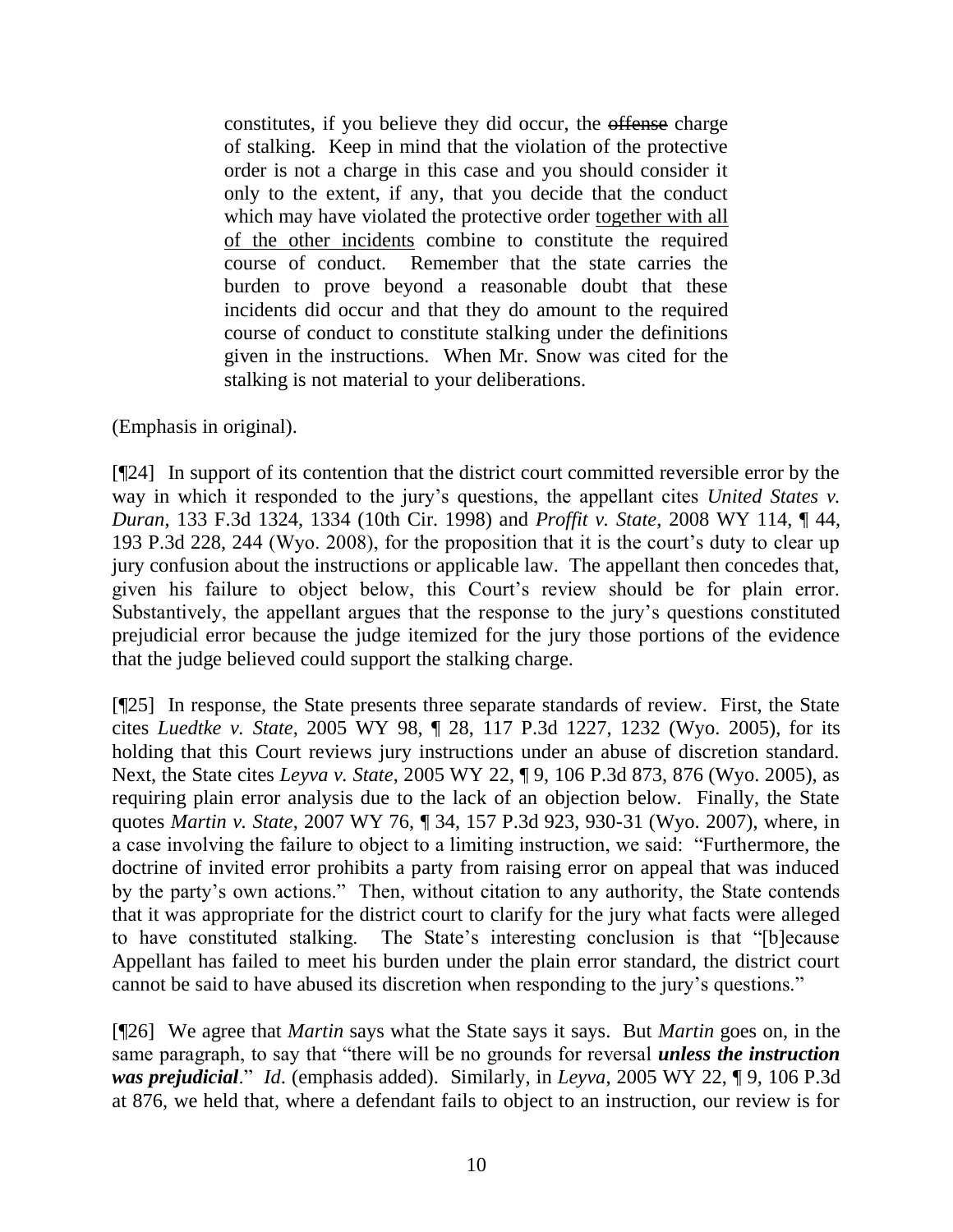plain error, which, of course, involves a search for prejudice. Even where a defendant has not only not objected, but has actually offered the offending instruction, the invited error doctrine allows for review where the instruction is "necessarily prejudicial." *Bromley v. State*, 2007 WY 20, ¶ 35, 150 P.3d 1202, 1213 (Wyo. 2007). These cases reflect the confluence of W.R.Cr.P.  $30(a)$ , which states in part that "[n]o party may assign as error any portion of the charge or omission therefrom unless that party objects thereto before the jury is instructed, stating distinctly the matter to which the party objects and the grounds of the objection[,]" and W.R.Cr.P. 52(b), which states that "[p]lain errors or defects affecting substantial rights may be noticed although they were not brought to the attention of the court." We have followed this rule for a long time. *See*, *e.g.*, *Justice v. State*, 775 P.2d 1002, 1009 (Wyo. 1989); *Cutbirth v. State*, 663 P.2d 888, 891 (Wyo. 1983); and *Britton v. State*, 643 P.2d 935, 937 (Wyo. 1982).

[¶27] Plain error analysis begins with the question of whether the record clearly reflects the alleged error. Somewhat hesitantly, we answer that question in the affirmative. We hesitate because, while there is a piece of paper in the exhibits folder that appears to be the jury question, it bears no identification other than "Snow trial  $12-12-07$ ." It bears no signature and no indication of having been received from the jury by the judge. But it looks like a jury question, and the parties have treated it as such, so we will, too. There is also in the record a transcript of a brief discussion in chambers where the court and counsel discussed the court's receipt of a question from the jury, and its proposed response. Neither the substance of the question nor the substance of the response are mentioned. Finally, although the original response appears nowhere in the record, the parties agree that a copy attached to the appellant's brief as an exhibit is a copy of the response.<sup>11</sup>

[¶28] The second question is whether a clear and unequivocal rule of law exists in relation to the issue at hand. Here, that rule of law is, indeed, clear and unequivocal: criminal defendants are entitled to a jury trial with the jury as the sole fact-finder. U.S. Const. amend. VI; Wyo. Const. art. 1,  $\S$  9 ("The right of trial by jury shall remain inviolate in criminal cases"); W.R.Cr.P.  $23(a)$  ("Cases required to be tried by jury shall be so tried . . .‖); *Garay v. State*, 2007 WY 130, ¶ 2, 165 P.3d 99, 100 (Wyo. 2007) (jury as fact-finder resolves conflicts in the evidence); *Leyo v. State*, 2005 WY 92, ¶ 11, 116 P.3d 1113, 1116-17 (Wyo. 2005) (Supreme Court must preserve the jury's role as fact-finder); *Ogden v. State*, 2001 WY 109, ¶ 21, 34 P.3d 271, 276 (Wyo. 2001) (jury's function to resolve factual issues); *Walston v. State*, 954 P.2d 987, 988 (Wyo. 1998) (role of jury as fact-finder to evaluate evidence); 47 Am. Jur. 2d *Jury* §§ 15-16 (2006) (province of jury to determine controverted issues of fact).

<sup>&</sup>lt;sup>11</sup> Were the procedural dictates of Wyo. Stat. Ann.  $\S$  1-11-209 (LexisNexis 2009) followed, it is likely that this information would be available in the record.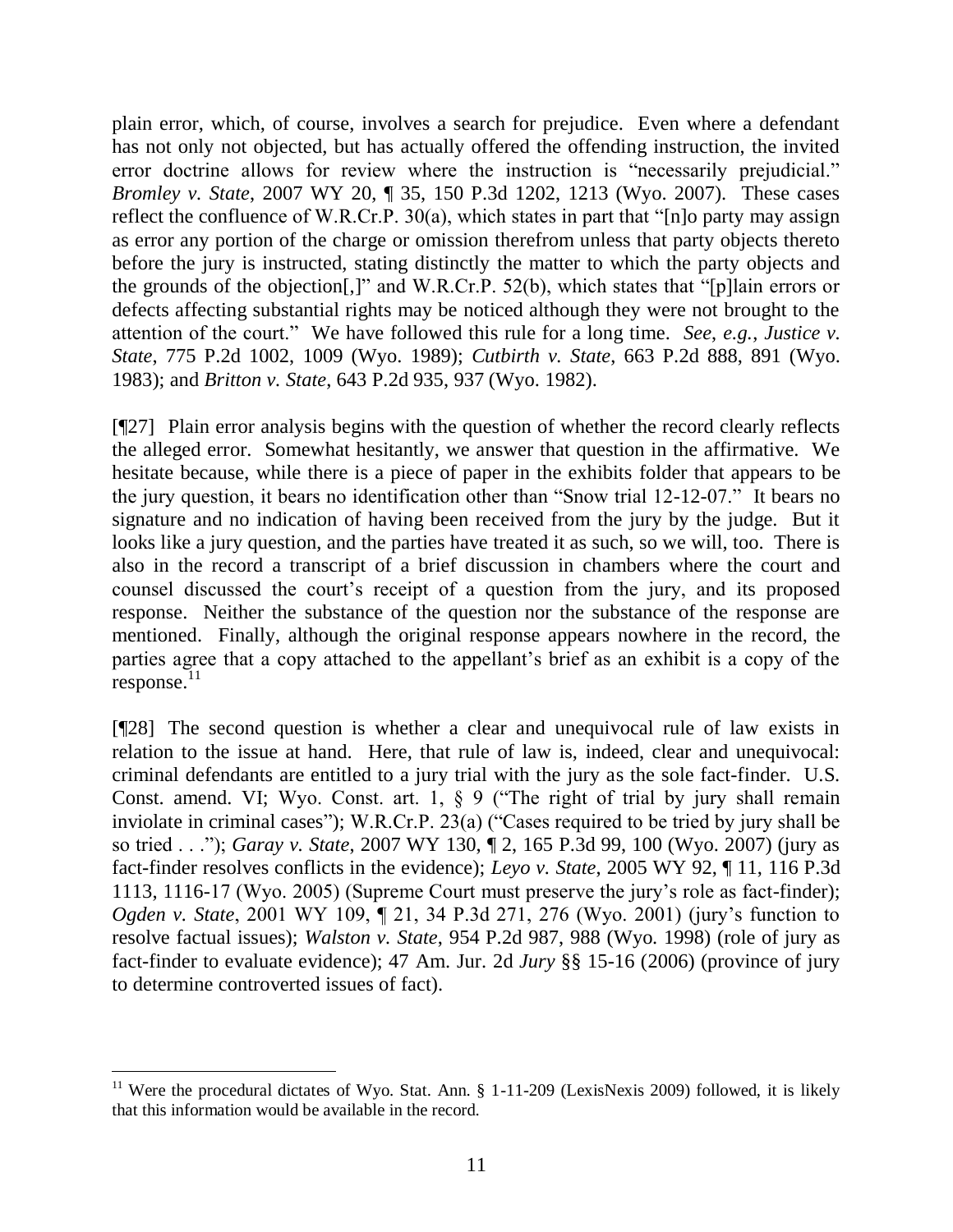[¶29] The sanctity of the jury's role as fact-finder has always been honored in this State. In *Taylor v. State*, 612 P.2d 851, 854-55 (Wyo. 1980), we recognized the significance of the right by quoting 3 W. Blackstone, Commentaries, 379 as follows:

> ―Upon these accounts the trial by jury ever has been, and I trust ever will be, looked upon as the glory of the English law  $\ldots$  [I]t is the most transcendent privilege which any subject can enjoy, or wish for, that he cannot be affected either in his property, his liberty, or his person, but by the unanimous consent of twelve of his neighbours and equals.  $\ldots$ "

[¶30] In a case published just a month after *Taylor*, we reiterated our view of the significance of the jury trial:

> The aim of the guarantee of the right to trial by jury is to preserve the substance of the right of trial by jury as distinguished from mere matters of form or procedure, particularly to retain the concept that issues of law are to be resolved by the court and issues of fact are to be determined by the jury under appropriate instructions by the court. . . . The essential elements of a trial by jury are that there be impartial jurors, who unanimously decide the facts in controversy under the direction of a judge.

*Lapp v. City of Worland*, 612 P.2d 868, 873 (Wyo. 1980) (internal citations omitted).

[¶31] It is within this context that we must decide whether the district court in the case *sub judice* usurped the fact-finding role of the jury by identifying for it the evidence that the State contended amounted to the course of conduct underlying the stalking charge. The parties have not directed us to any cases specifically on point, but we believe the following excerpts from the concurring opinion of Circuit Judge Tatel in *United States v. Ayeni*, 374 F.3d 1313, 1317, 1319-21 (D.C. Cir. 2004), provide useful guidance:

> ―It goes without saying that few institutions are as venerable as that of trial by jury, enshrined at the Founding in the Bill of Rights and hallowed by an enormous body of English and American law that commands judges . . . not to invade the province of judgment by the people." *Stacey v. Allied Stores Corp.*, 768 F.2d 402, 406 (D.C. Cir. 1985). . . .

> > . . . .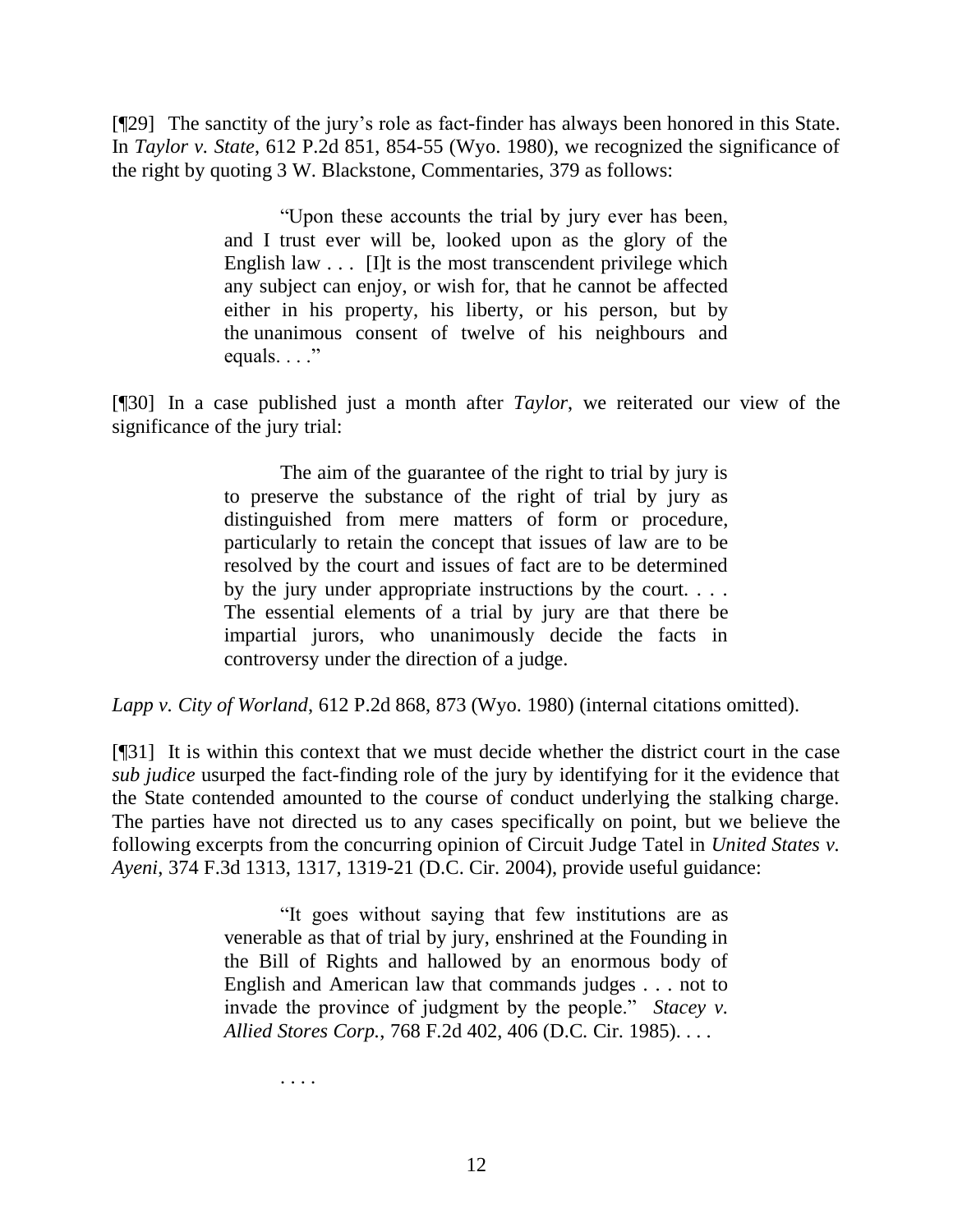Two bedrock characteristics of our system of trial by jury, a system the Supreme Court has labeled "fundamental to the American scheme of justice," *Duncan v. Louisiana*, 391 U.S. 145, 149, 88 S.Ct. 1444, 1447, 20 L.Ed.2d 491 (1968), are that jury deliberations occur in seclusion and that the jury serves as the sole finder of fact. Regarding the first characteristic, not only is "the sanctity of jury deliberations" ... a basic tenet of our system of criminal justice," United *States v. Schwarz*, 283 F.3d 76, 97 (2d Cir. 2002), but courts go to great lengths to protect that sanctity. . . .

. . . .

No less fundamental than jury seclusion is the principle that the jury—not the trial judge and not the attorneys—serves as the trier of fact. As the Supreme Court has said:

> Of course, . . . in a jury trial the primary finders of fact are the jurors. Their overriding responsibility is to stand between the accused and a potentially arbitrary or abusive Government that is in command of the criminal sanction. For this reason, a trial judge is prohibited from entering a judgment of conviction or directing the jury to come forward with such a verdict, regardless of how overwhelmingly the evidence may point in that direction. The trial judge is thereby barred from attempting to override or interfere with the jurors' independent judgment in a manner contrary to the interests of the accused.

*United States v. Martin Linen Supply Co.*, 430 U.S. 564, 572- 73, 97 S.Ct. 1349, 1355, 51 L.Ed.2d 642 (1977) (citations omitted). This court has also emphasized the importance of the jury as fact-finder. Indeed, "our opinions have repeatedly emphasized our conviction that the jury's role as fact-finder is . . . central to our jurisprudence.‖ *United States v. Comer*, 421 F.2d 1149, 1154 (D.C. Cir. 1970); *see also Belton v. United States*, 382 F.2d 150, 156 (D.C. Cir. 1967) ("[T]he principle that the jury should be permitted to find the facts is a cornerstone of our jurisprudence.  $\ldots$ .  $\ldots$ . Underscoring the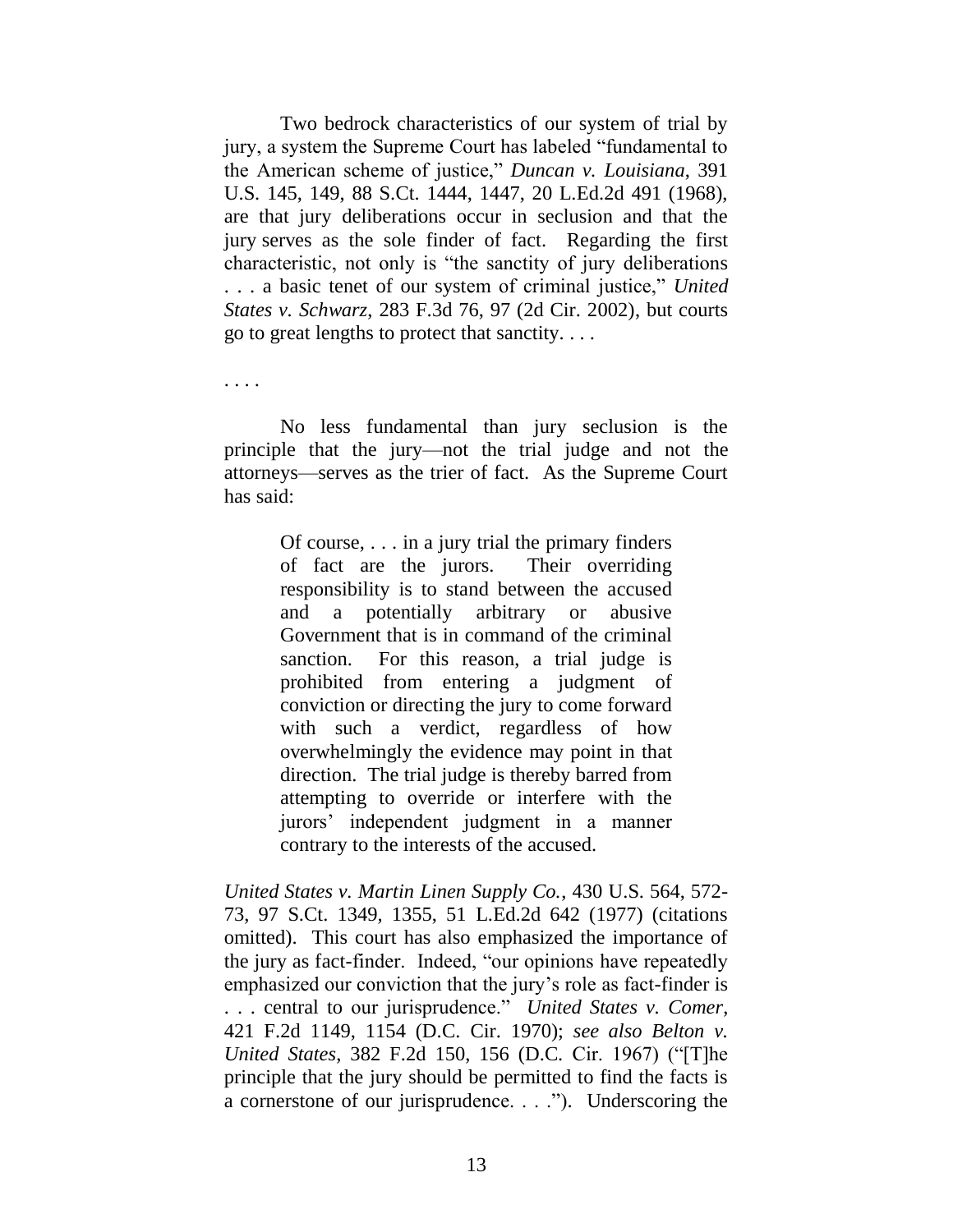importance of that role, this court, sitting en banc, has declared that "[a]ny undue intrusion by the trial judge into this exclusive province of the jury is error of the first magnitude.‖ *United States v. Thomas*, 449 F.2d 1177, 1181 (D.C. Cir. 1971) (en banc).

. . . Of course, no one told the jury which facts to find, but the jury's role as factfinder can be invaded without being completely usurped. . . .

. . . Juries' legal questions, which are what usually prompt supplemental instructions, differ fundamentally from their factual questions for an obvious reason: juries do not serve as the "triers of law." They are not expected to divine the law for themselves the way they are expected to find the facts. Rather, the trial judge, aided by counsel, provides the jury with the proper legal standard. *See, e.g.*, *Kelly v. South Carolina*, 534 U.S. 246, 256, 122 S.Ct. 726, 733, 151 L.Ed.2d 670 (2002) ("A trial judge's duty is to give instructions sufficient to explain the law.  $\ldots$  ."). Indeed, "[w]hen a jury makes explicit its [legal] difficulties a trial judge should clear them away with concrete accuracy." *Bollenbach v. United States,* 326 U.S. 607, 612-13, 66 S.Ct. 402, 405, 90 L.Ed. 350 (1946).

By contrast, where a jury's questions relate to a factual matter, a substantive reply (whether by the judge or the attorneys) risks interfering with the jury's exclusive responsibility for resolving factual questions. For this reason, several circuits have upheld district courts that refused to answer juries' factual questions. In one case, for example, the district court told jurors who submitted factual questions, "[m]embers of the jury: The Court cannot answer your questions. It is for you as fact finders to interpret the evidence, weigh it and evaluate it without further directions from the Court. Please proceed with your deliberations." *United States v. Aubin*, 961 F.2d 980, 983 (1st Cir. 1992) (quoting the district court) (internal quotation marks omitted). Sustaining the district court's actions, the First Circuit explained that "[t]he jury questions sought to resolve a conflict among the jurors as to what the testimony had been; such a conflict must be resolved by the trier of fact." *Id.*; *see also United States v. Blumberg*, 961 F.2d 787, 790 (8th Cir.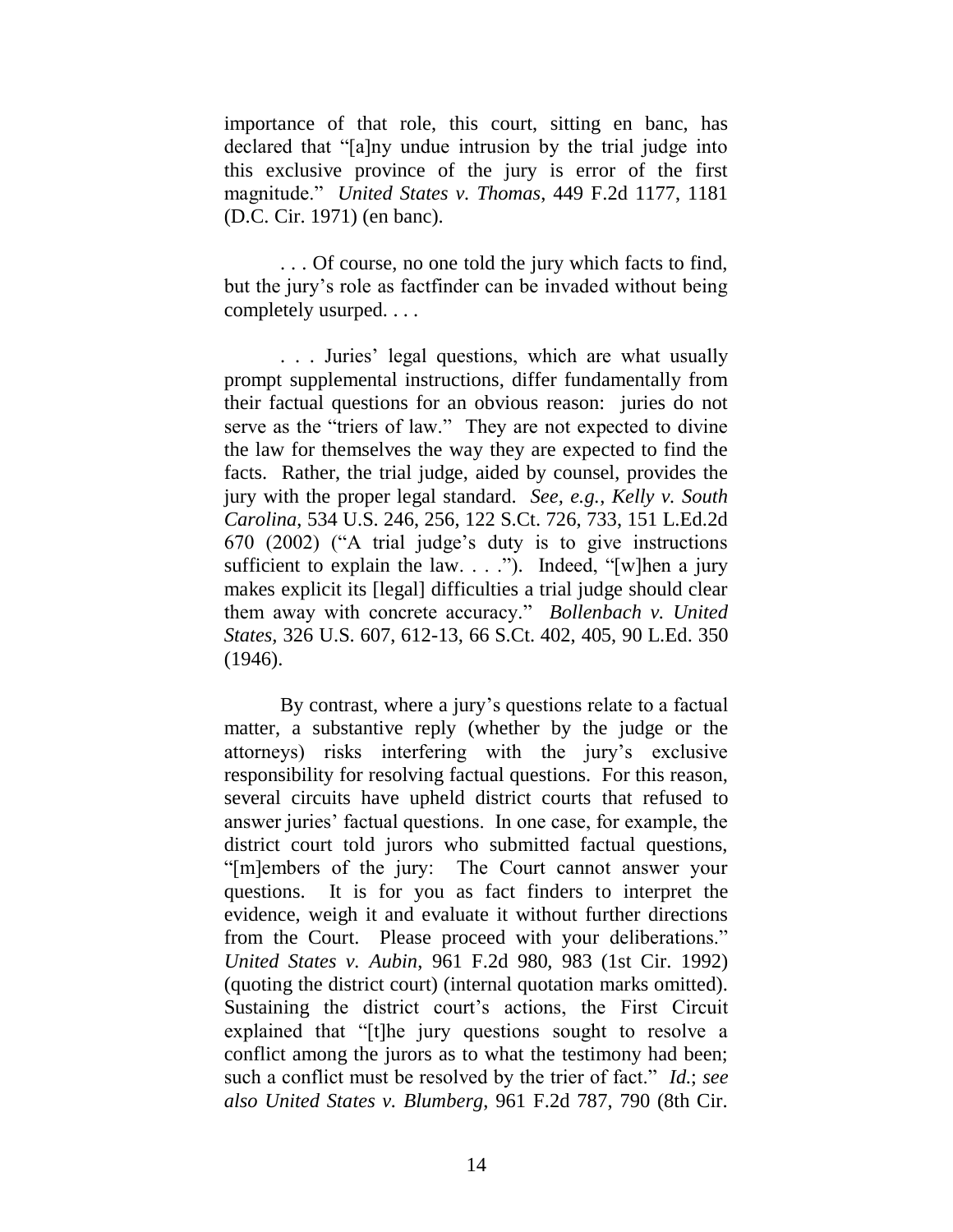1992) (finding no abuse of discretion where the district court, having received a factual question from the jury and ―[b]elieving further instruction would invade the province of the jury as the ultimate fact finder, . . . told the jurors they should answer the question for themselves by examining the evidence"). Courts have also warned trial judges against usurping the jury's fact-finding role even as they carry out their obligation to clear up the jury's legal difficulties. For instance, after explaining the importance of answering a jury's legal questions, the Fourth Circuit cautioned that "the court must be careful not to invade the jury's province as fact finder.' Such a distinction is consistent with our fundamental belief that it is the court that provides the legal yardstick and the jury that measures the evidence." *United States v. Ellis*, 121 F.3d 908, 925 (4th Cir. 1997) (quoting *Blumberg*, 961 F.2d at 790) (citation omitted); *see also United States v. Nunez*, 889 F.2d 1564, 1569 (6th Cir. 1989) ("Questions from a deliberating jury present a dilemma for a trial court. The court must be careful not to invade the jury's province as factfinder. Nevertheless, the court must respond to questions concerning important legal issues.‖); *United States v. Walker*, 575 F.2d 209, 214 (9th Cir. 1978) (Kennedy, J.) ("Because the jury may not enlist the court as its partner in the factfinding process, the trial judge must proceed circumspectly in responding to inquiries from the jury.").

[¶32] Because we so revere the fact-finding role of the jury in America's and Wyoming's legal system, we are anxious to defend and protect that right with utmost care and attention. In the instant case, the principles just enunciated require us to recognize that the district court's response to the first jury question was not a response to a question of law. Rather, the response directed the jury to particular evidence that the jury should, or at least could, consider. The response went too far because, using the oft-repeated phrase, it "invaded the province of the jury." Once a jury begins to deliberate, its deliberations are guided by the evidence presented in open court, the arguments of counsel, and the legal instructions presented by the court. If the State has presented the evidence in such a fashion, or has argued in such a fashion, as to leave doubt as to what evidence is meant to prove what crime, it is not appropriate for the court to correct that deficiency.

[¶33] This case is nothing like *Heywood v. State*, 2007 WY 149, ¶ 30, 170 P.3d 1227, 1235 (Wyo. 2007), where we reversed because the district court failed to provide a substantive answer to a jury question. The jury there did not ask what evidence should be considered in regard to each crime charged, but asked which crime it was to deliberate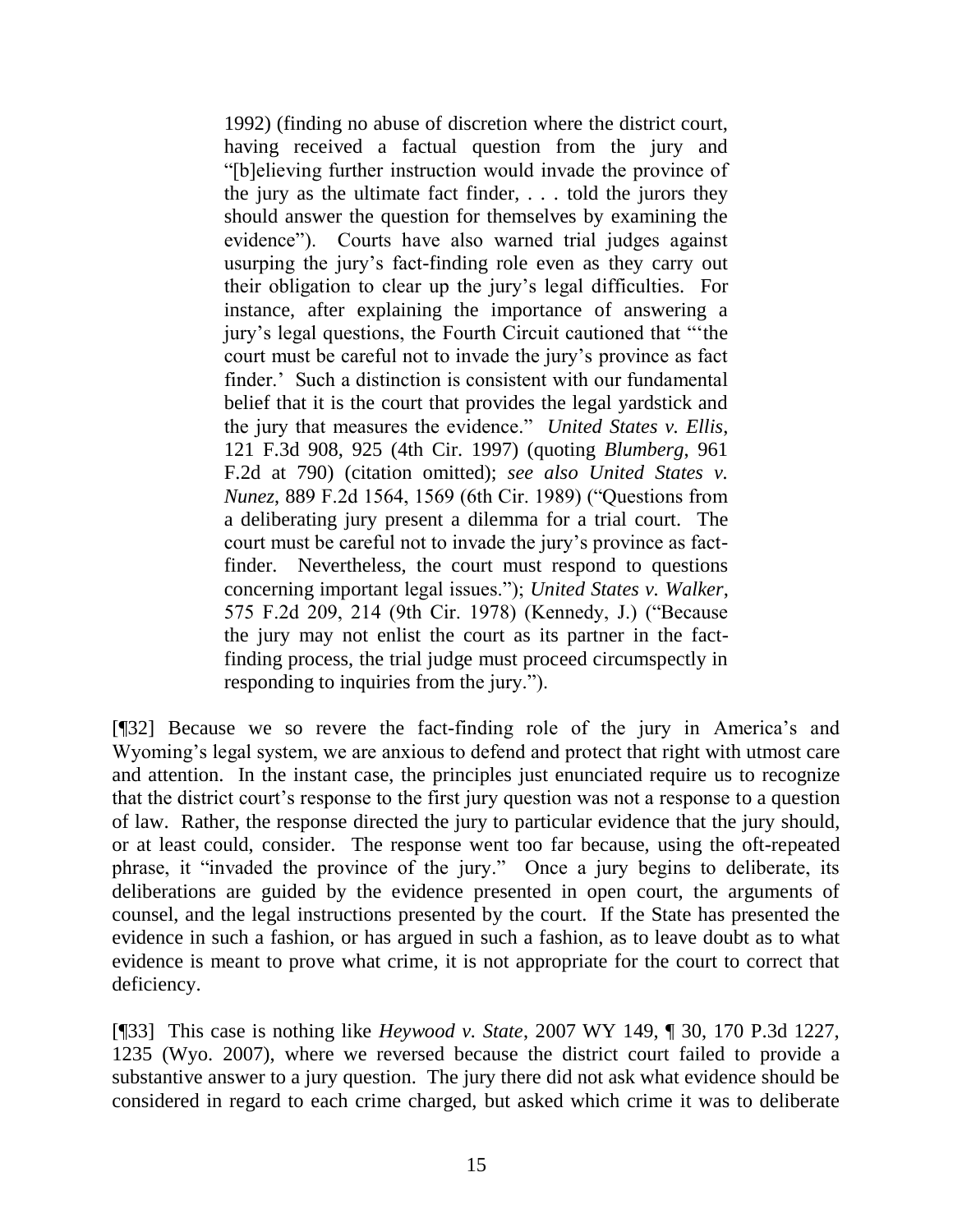upon under each count. *Id.* at ¶ 25, 170 P.3d at 1234. The failure in *Heywood* was a legal one; the verdict form was inadequate. In the instant case, the given instructions and the verdict form were appropriate. It should have been left at that.<sup>12</sup>

[¶34] The final prong of the plain error test is the determination of whether the appellant was prejudiced by the error. "To establish prejudice, the appellant must show a reasonable probability that she would have received a more favorable verdict in the absence of the error." *Pendleton v. State*, 2008 WY 36, ¶ 11, 180 P.3d 212, 216 (Wyo. 2008). We have also said that, to show prejudice, an appellant must show "circumstances" which manifest inherent unfairness and injustice or conduct which offends the public sense of fair play.‖ *Teniente v. State*, 2007 WY 165, ¶ 11, 169 P.3d 512, 520 (Wyo. 2007); *see also Orona-Rangal v. State*, 2002 WY 134, ¶ 16, 53 P.3d 1080, 1085 (Wyo. 2002). In other cases, we have characterized prejudice as conduct which "so undermined the proper functioning of the adversarial process that the trial cannot be relied on as having produced a just result.‖ *Duke v. State*, 2004 WY 120, ¶ 36, 99 P.3d 928, 943 (Wyo. 2004) (quoting *Strickland v. Washington*, 466 U.S. 668, 686, 104 S.Ct. 2052, 2064, 80 L.Ed.2d 674 (1984)); *see also Page v. State*, 2003 WY 23, ¶ 8, 63 P.3d 904, 908-09 (Wyo. 2003). In other words, focusing solely on an outcome determination is insufficient; the Court must also look at "whether the result of the proceeding was fundamentally unfair or unreliable." *Allen v. State*, 2002 WY 48, ¶ 35, 43 P.3d 551, 563 (Wyo. 2002). Perhaps the ultimate question is whether the appellant was denied his right to a fair trial. *Teniente*, 2007 WY 165, ¶ 12, 169 P.3d at 521.

[¶35] We cannot find the district court's error in this case to be harmless. The appellant had a constitutional right to have the facts of the case determined solely by the jury. The court's intrusion into that role denied the defendant that fundamental protection. Two circumstances support this conclusion. First, one jury had already failed to convict the appellant of stalking based upon the same evidence. Second, this jury indicated by its question that it was unsure of what facts made up the course of conduct necessary to find

  $12$  The parties have not analyzed for us the legislative intent of Wyo. Stat. Ann. § 1-11-209 (LexisNexis 2009), which provides as follows:

After the jurors have retired for deliberation, *if there is a disagreement between them as to any part of the testimony*, or if they desire to be informed as to any part of the law arising in the case, they may request the officer to conduct them to the court where information upon the matter of law shall be given. *The court may give its recollection as to the testimony on the points in dispute,* in the presence of or after notice to the parties or their counsel.

<sup>(</sup>Emphasis added). We are not inclined to construe this statute on our own initiative, and we do not need to do so to answer the question presented in this case. Whatever the legislative intent may have been, it cannot have been contrary to the constitutional principles outlined above.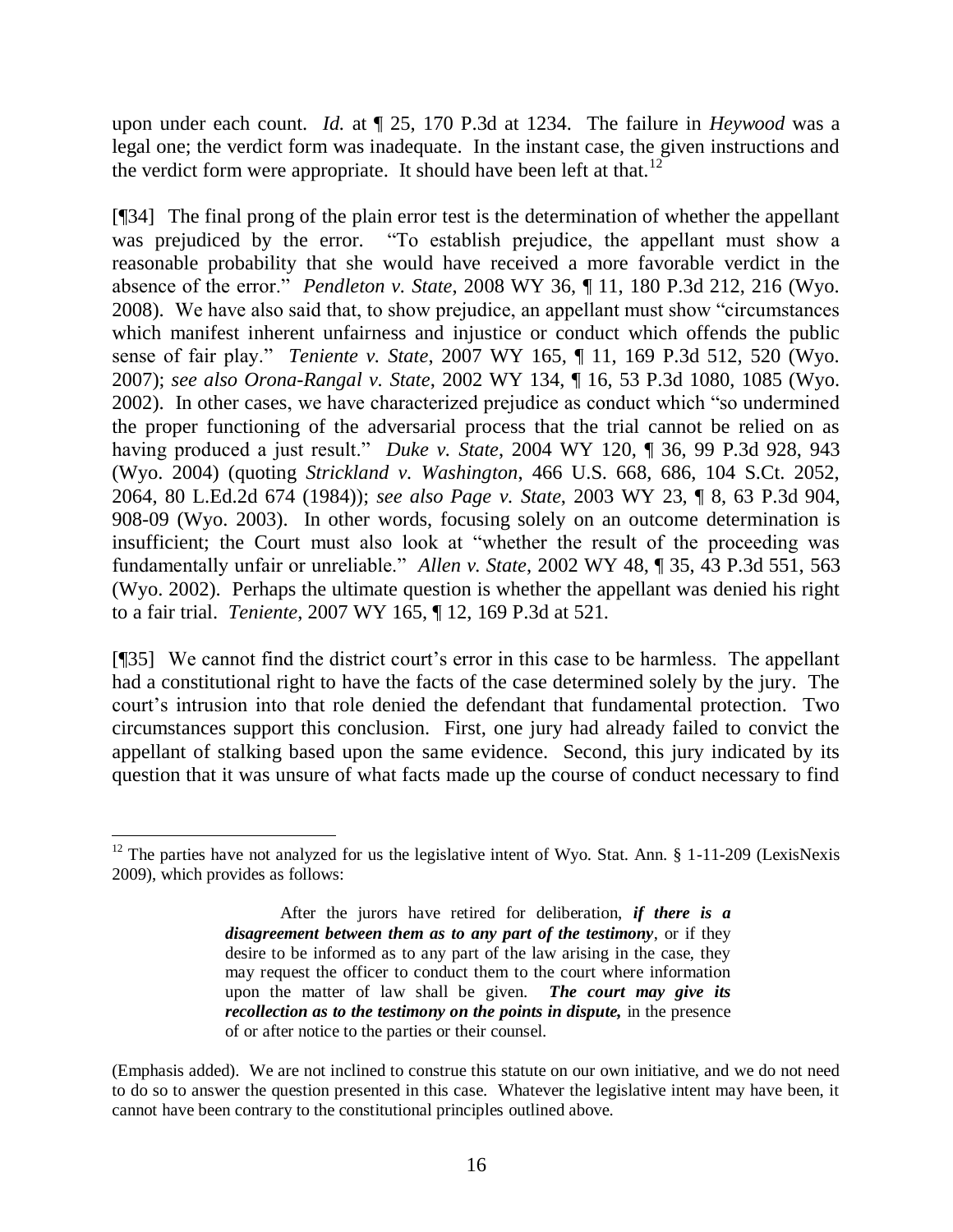the appellant guilty of stalking. There is a reasonable probability that, without the judge's inappropriate evidentiary guidance, the jury would not have reached the verdict that it did.

## **CONCLUSION**

[¶36] The appellant's constitutional right against double jeopardy was not violated by the district court's failure to dismiss the stalking charge. The retrial after a mistrial did not invoke subsequent jeopardy, and the appellant was not punished twice for the same offense, inasmuch as the crime of violation of a protection order is not a lesser-included offense of the crime of stalking. Neither, for the same reason, did the district court commit plain error in refusing to instruct the jury that criminal entry is a lesser-included offense of stalking. The district court committed plain error, however, by guiding the jury toward particular evidence during the jury's deliberations. For that reason, the judgment and sentence must be reversed, and the case remanded to the district court for further proceedings.

[¶37] Resolution of the appeal in this manner makes the fourth and fifth stated issues moot, and we therefore decline to address them. The same is true of the second part of the jury question issue.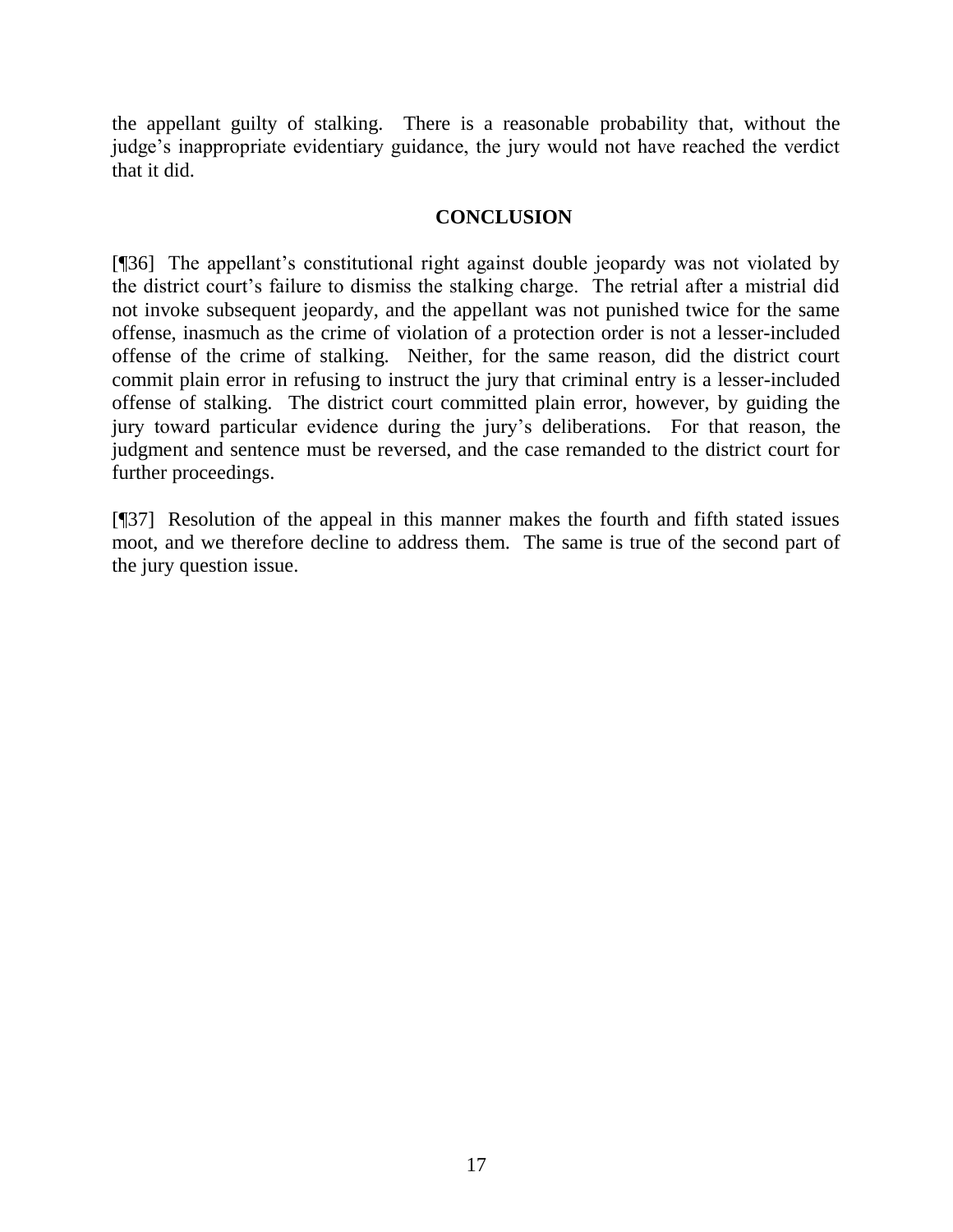**BURKE**, Justice, dissenting.

[¶38] I respectfully dissent. The district court correctly provided a substantive response to the jury questions as mandated by our decision in *Heywood*, 170 P.3d 1227. That substantive response did not "invade the province of the jury." There was no plain error and the conviction should be affirmed.

[¶39] In order to establish plain error, an appellant must demonstrate the violation of a clear and unequivocal rule of law. The rule of law that governs this case was announced and applied in *Heywood*. That rule of law was not violated here.

[¶40] In *Heywood*, this Court reversed the defendant's convictions on three counts of second degree sexual assault because the district court did not provide a substantive response to a jury question. In *Heywood*, the jury presented this question:

Are the three counts –

- 1. In the shed?
- 2. Use of the sex toys?
- 3. When removing the splinter?
- *Id.*, 18, 170 P.3d at 1232. The court provided this response:

The Court is unable to further instruct on this. You must rely on your recollection of the evidence and argument and consider the Instructions.

*Id.*, ¶ 19, 170 P.3d at 1232. We found that answer inadequate and reversed Mr. Heywood's conviction. We explained:

> The jury must be adequately instructed to allow it to apply the law to the facts.

. . .

This jury question, if that is what it was, facially reflects the jury's confusion. Instruction No. 3 informed the jury that ―[e]ach count is a separate charge, and the proof as to each must stand on its own, so you must separately consider and determine what the evidence shows as to each count." It is easy to surmise that, as the jury began its deliberations, it had no idea what the allegation in count I (or count II or count III) was, and therefore asked the judge for guidance. The judge's answer-"I can't tell you"-was inadequate. Wyo. Stat. Ann. §§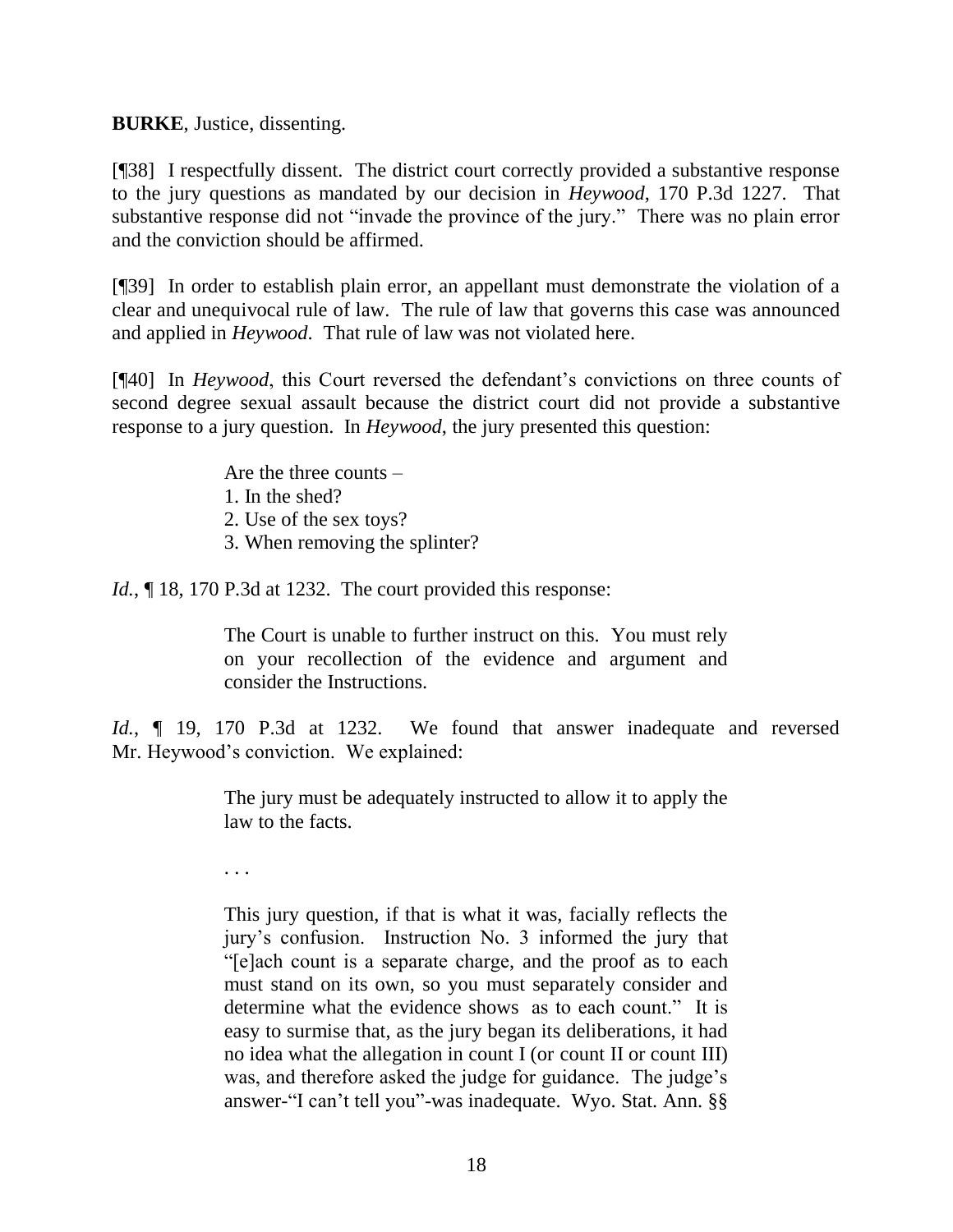1-11-209 and 7-11-204 (LexisNexis 2007) clearly permit the judge further to instruct the jury after deliberations have begun when a question arises as to the evidence or the law, and in numerous cases over the years we have addressed the exercise of that discretion. *See, e.g.*, *Carlson v. Carlson*, 888 P.2d 210, 214-15 (Wyo. 1995); *In re CH*, 783 P.2d 155, 158 (Wyo. 1989); *Johnston v. State*, 747 P.2d 1132, 1133-35 (Wyo. 1987); *Hoskins v. State*, 552 P.2d 342, 349 (Wyo. 1976).

Beyond the power to answer such questions is the duty to answer such questions: A number of courts have held that if the original instructions are incomplete or if the jury, or any of the individual jurors, express confusion or lack of understanding of a significant element of applicable law, it is the court's duty to give additional instructions. The refusal of a jury's request for an instruction may constitute reversible error. 75A Am. Jur. 2d *Trial* § 944 (2007).

The foregoing principles of law can be summarized for present purposes as follows: (1) instructions that leave doubt as to the circumstances under which the crime was committed are insufficient; (2) instructions that confuse or mislead the jury are insufficient; (3) jury questions revealing confusion or a lack of understanding should be answered.

*Id.*, ¶¶ 26, 27, 28, 29, 170 P.3d at 1234-35 (footnote omitted).

 $[$ [41] We concluded the opinion with this statement: "Reversible error occurred  $\ldots$ when the district court failed . . . to provide the jury with a substantive response to its question concerning the charged offenses, because the question reflected obvious and understandable confusion as to how to apply the law to the facts."  $Id.$ ,  $\P$  33, 170 P.3d at 1236.

[¶42] When our holding in *Heywood* is applied to this case it is difficult to find a violation of a clear and unequivocal rule of law. The jury question "facially reflects the jury's confusion." Our holding in *Heywood* requires that such a question be answered. In *Heywood*, we did not discuss the subtle distinctions that may exist between questions of law and questions of fact or indicate that those distinctions may be significant, as the majority opinion now holds. We did not say that jury questions must be answered substantively only if the answer to the question is a "response to a question of law." To the contrary, we unequivocally stated that "jury questions revealing confusion or a lack of understanding should be answered." *Id.*,  $\parallel$  29, 170 P.3d at 1235. In *Heywood*, we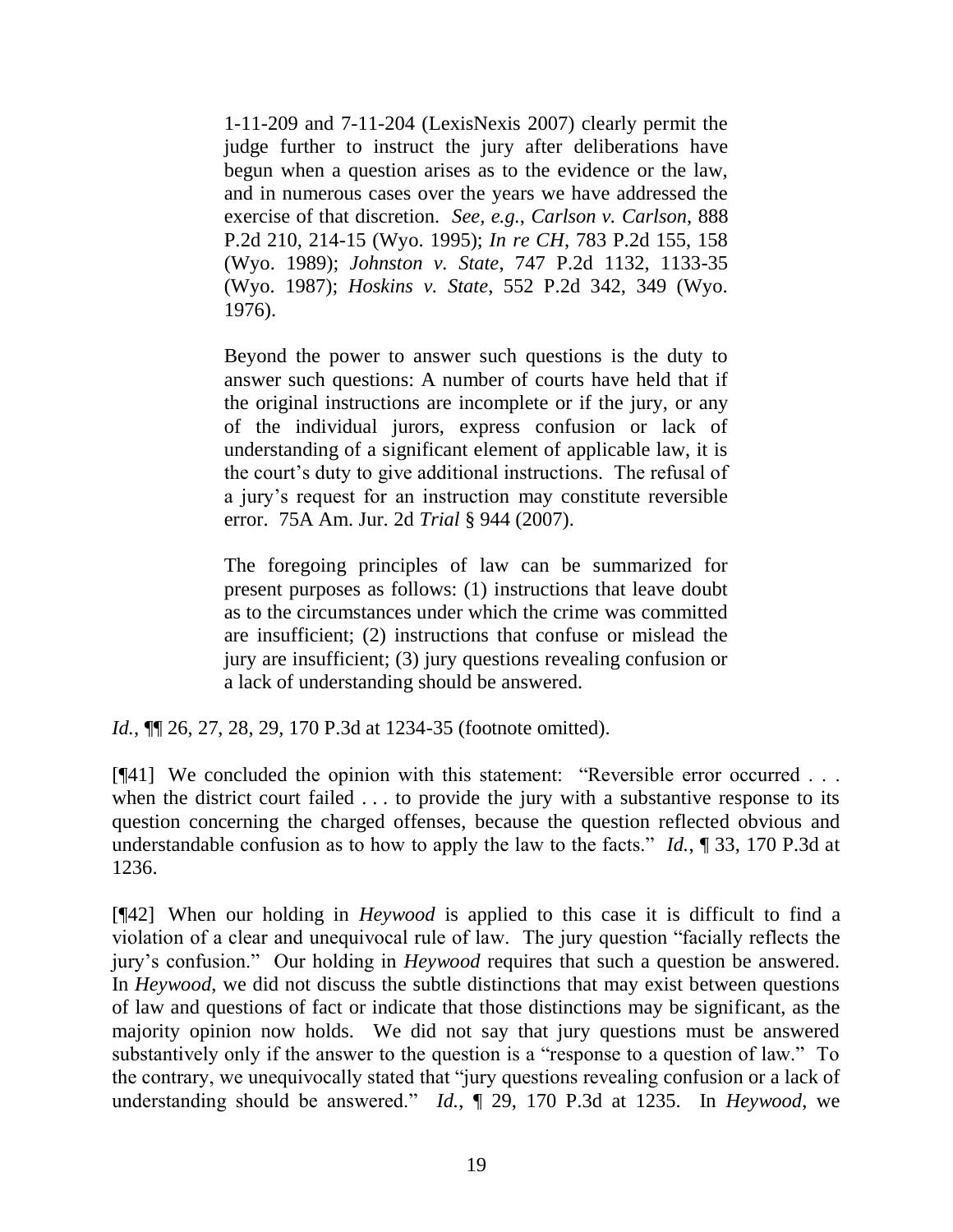explicitly stated that a judge is permitted to answer jury questions "as to the evidence or the law.‖ *Id.*, ¶ 27, 170 P.3d at 1235.

[¶43] If the trial judge was not permitted to provide a substantive response to the jury question, one wonders what would have been the appropriate response. Clearly, the question should not have been ignored. The district court's response to the jury question in *Heywood* appears to be the type of response that the majority is stating should have been provided here: "The Court is unable to further instruct on this. You must rely on your recollection of the evidence and argument and consider the Instructions." *Id.*, ¶ 19, 170 P.3d at 1232. The problem, of course, for this trial judge, (who coincidentally was the trial judge who was reversed in *Heywood*) and other trial judges forced to deal on a time-sensitive basis with jury questions, is that we specifically rejected that response in *Heywood*. The result we reach in this case simply cannot be squared with our decision in *Heywood* and provides no meaningful guidance to trial judges who will be confronted in the future with questions from the jury.

[¶44] Certainly, if a trial court provides a substantive response to a jury question, that response cannot invade the province of the jury. The response provided here did not do that. The response mentioned only "other incidents" and two specific types of conduct: "violation of protection order" and "telephone calls." It was reasonable for the trial court to reference violation of the protection order in its response, because the jury question made specific reference to that item. I also see no harm in the district court's limited reference to the "telephone calls." "Telephonic" communications were referenced in one of the other jury instructions. Most significantly, however, the court throughout the instruction made it clear that it was the function of the jury to determine if any of those incidents had occurred. The district court reminded the jurors of the State's burden of proof and referenced other jury instructions applicable to the case. There were only 11 jury instructions given in this case. Instruction 1 specifically advised the jury of their role as fact finder. It stated in pertinent part:

> The role of the jury is different from that of the judge. Your function and purpose is to determine the facts. That job is exclusively that of the jury. I will not intentionally intrude upon your prerogatives as fact finders. So, if at any time I make a comment regarding the facts or otherwise indicate, directly or indirectly, how I might view the facts it will be unintentional and you may totally disregard my acts or comments.

I find nothing in the record or the instruction to indicate that the trial judge usurped the function of the jury or that Mr. Snow was prejudiced in any manner by the response to the question, a response, it should be emphasized, that was agreed to by Mr. Snow.